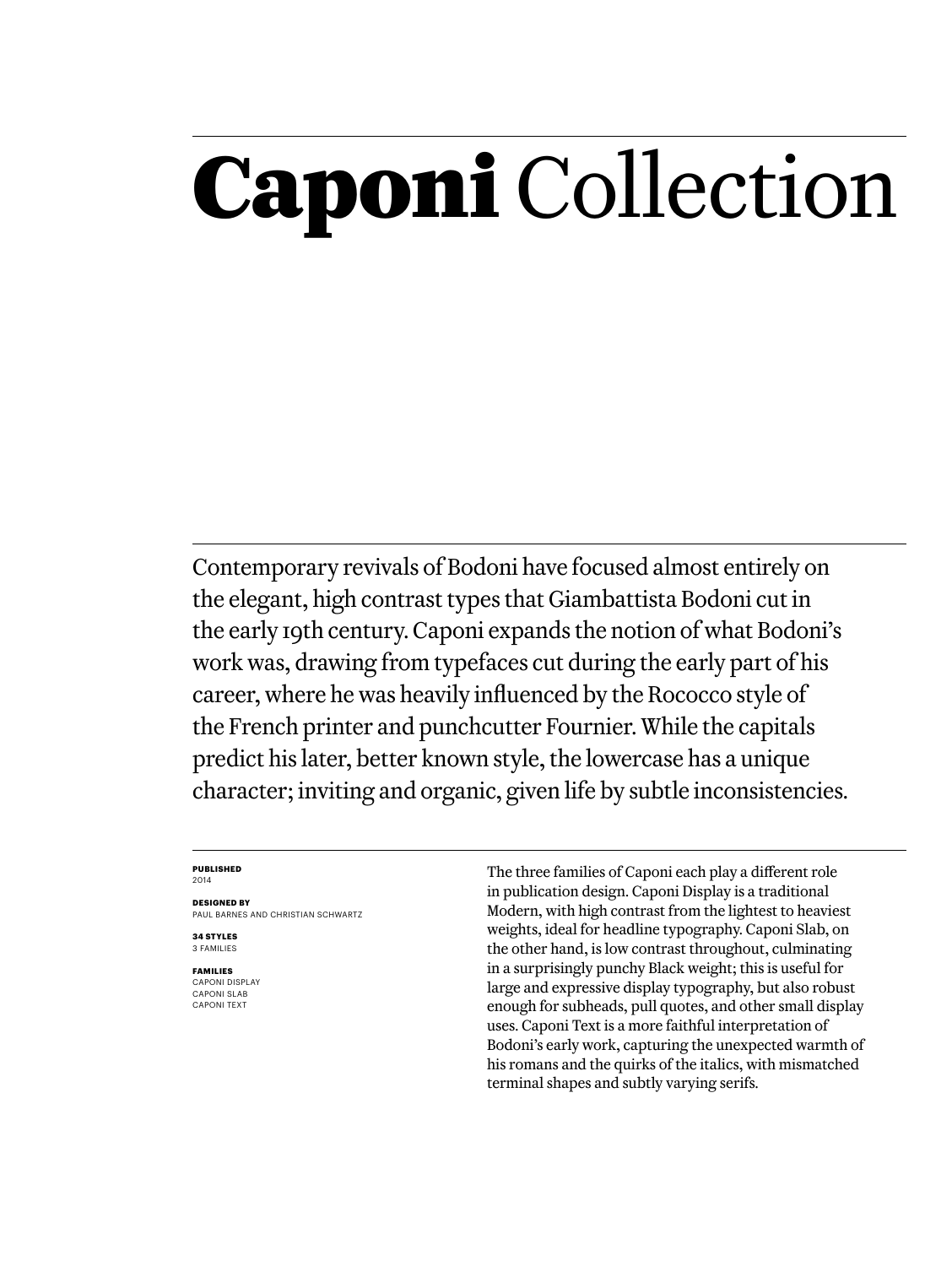# **Caponi Display**

The influence of master Italian punchcutter Giambattista Bodoni of Parma has only grown since his death in 1813. Though best known for his delicate, high-contrast Moderns, his early work had a character all its own, warmer and more organic, showing influence of Pierre Simon Fournier in France. Paul Barnes and Christian Schwartz drew from this early work for the design of Caponi, drawn for Amid Capeci while he was the design director at *Entertainment Weekly.*

#### **Published** 2014

**Designed by** Paul Barnes AND Christian Schwartz

**12 styles** 6 weights w/ ITALICS

#### **Features**

Proportional oldstyle/lining figures Tabular oldstyle/lining figures Fractions SUPERSCRIPT/SUBSCRIPT

Caponi Display and Caponi Slab are similar in their lightest weights, but depart quickly into two very different approaches to weight and contrast. Caponi Display is more faithful to Bodoni's approach to weight and contrast than Caponi Slab, and also features longer ascenders and descenders throughout. Caponi Display features six weights with italics, and both lining and oldstyle figures in each style.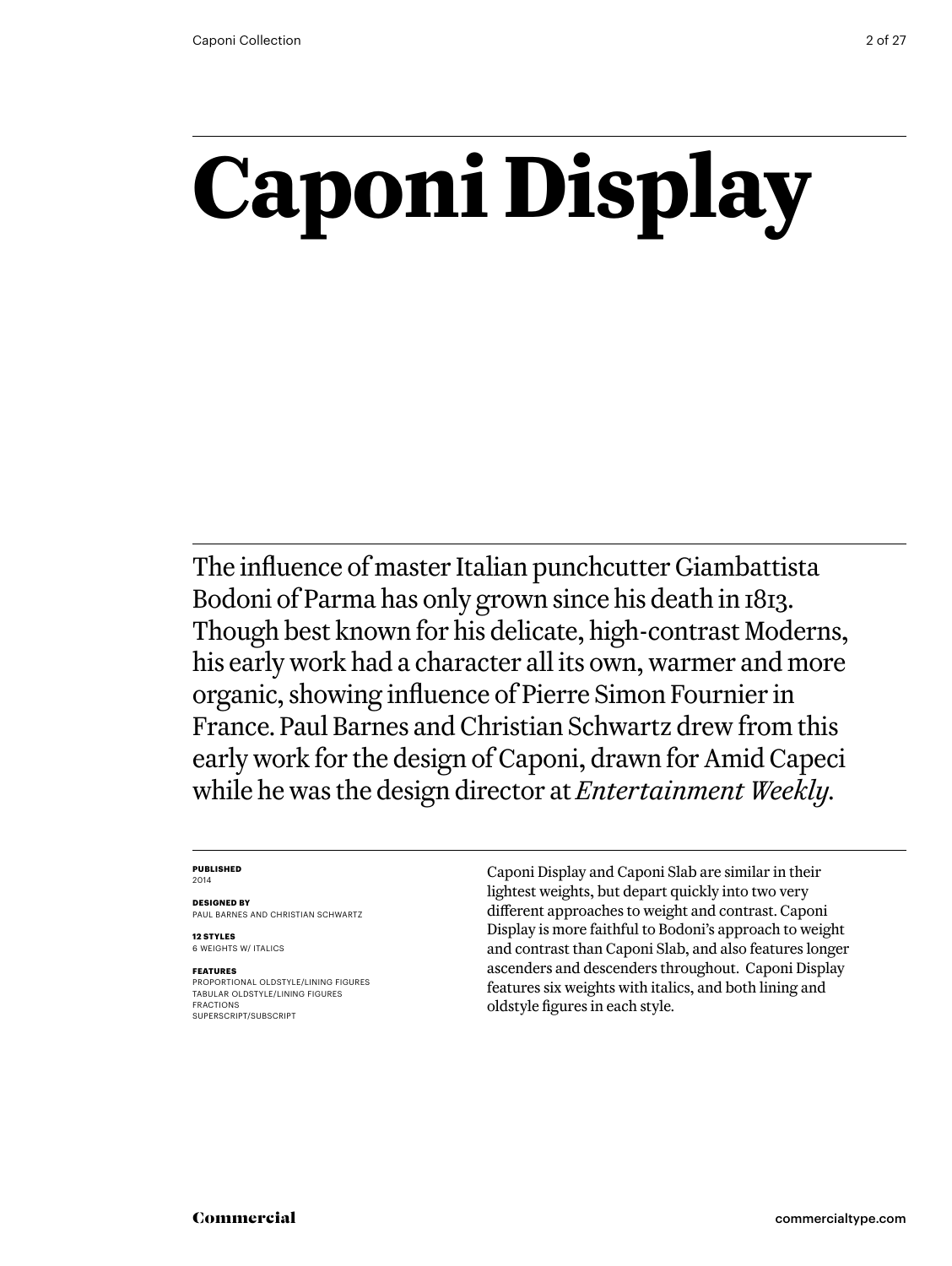Caponi Display Regular *Caponi Display Regular Italic* Caponi Display Regular No. 2 *Caponi Display Regular No. 2 Italic* Caponi Display Medium *Caponi Display Medium Italic* **Caponi Display Semibold** *Caponi Display Semibold Italic* **Caponi Display Bold** *Caponi Display Bold Italic* Caponi Display Black *Caponi Display Black Italic*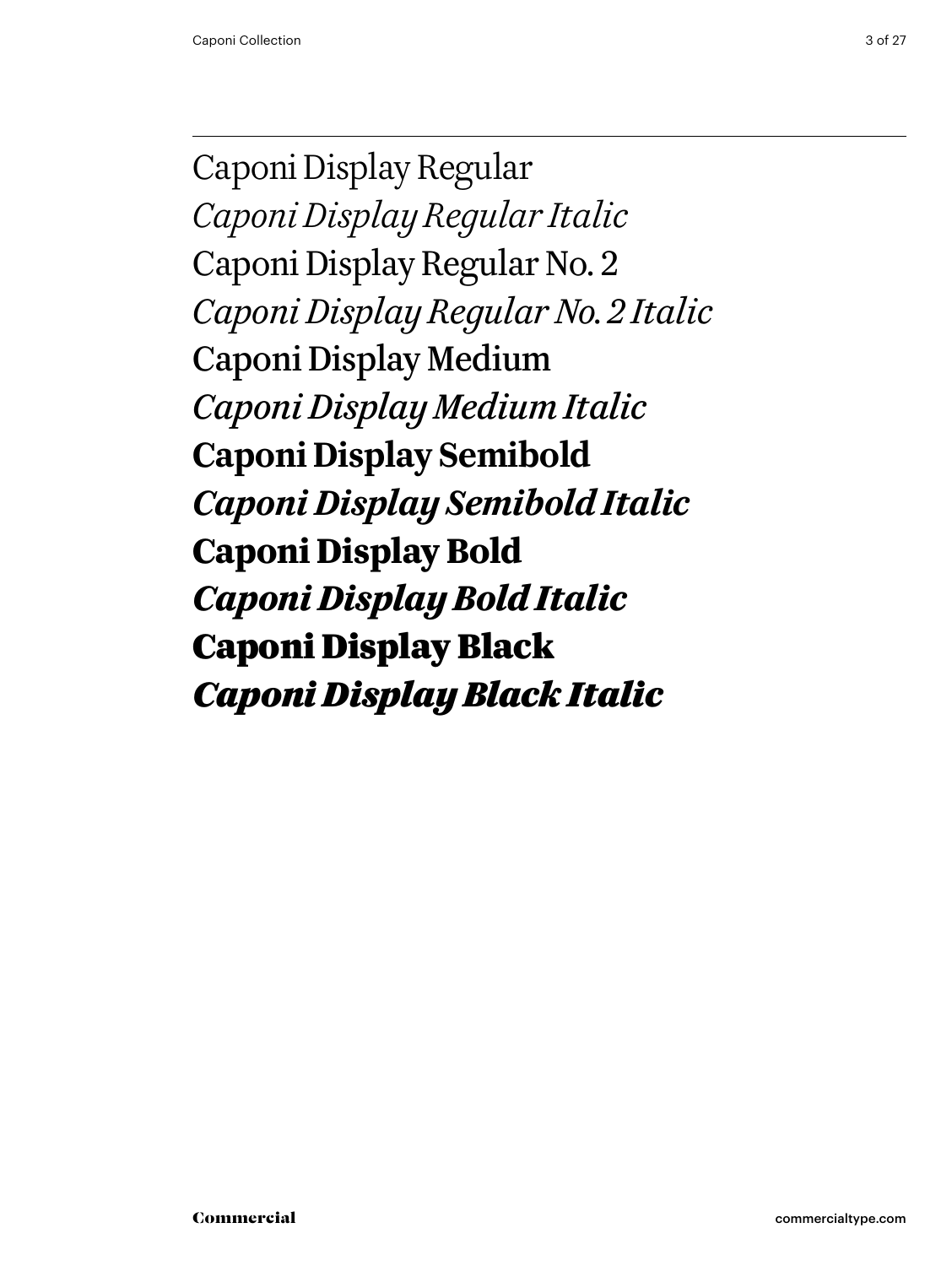### TRAITEMENTS Anthropologica Caponi Display Regular, 70 Pt

## *Forbløffede Jarðlagaskipan* Caponi Display Regular Italic, 70 Pt

## MANCHESTER Subcontractors

CAPONI DISPLAY REGULAR NO. 2, 70 PT

# *Ätherischen Probabilísticas*

Caponi Display Regular No. 2 Italic, 70 Pt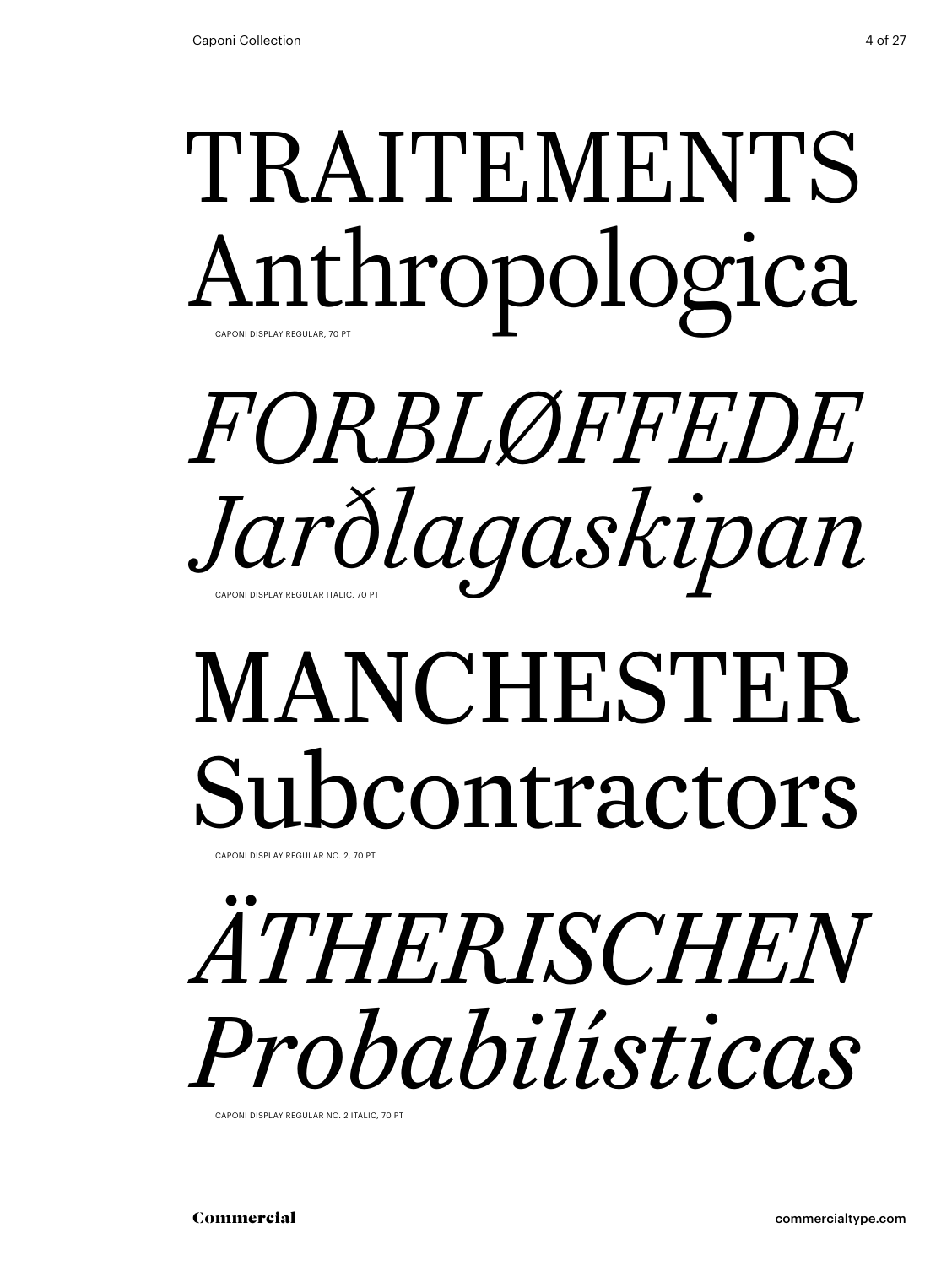### MOLECOLARE Rozwiązywania CAPONI DISPLAY MEDIUM, 70 PT

# *përfaqësues Karbotermiske*

CAPONI DISPLAY MEDIUM ITALIC, 70 PT

## **Versterken Beschäftigung** Caponi Display Semibold, 70 Pt

## *inženieriem Sauðárkrókur*

Caponi Display Semibold italic, 70 Pt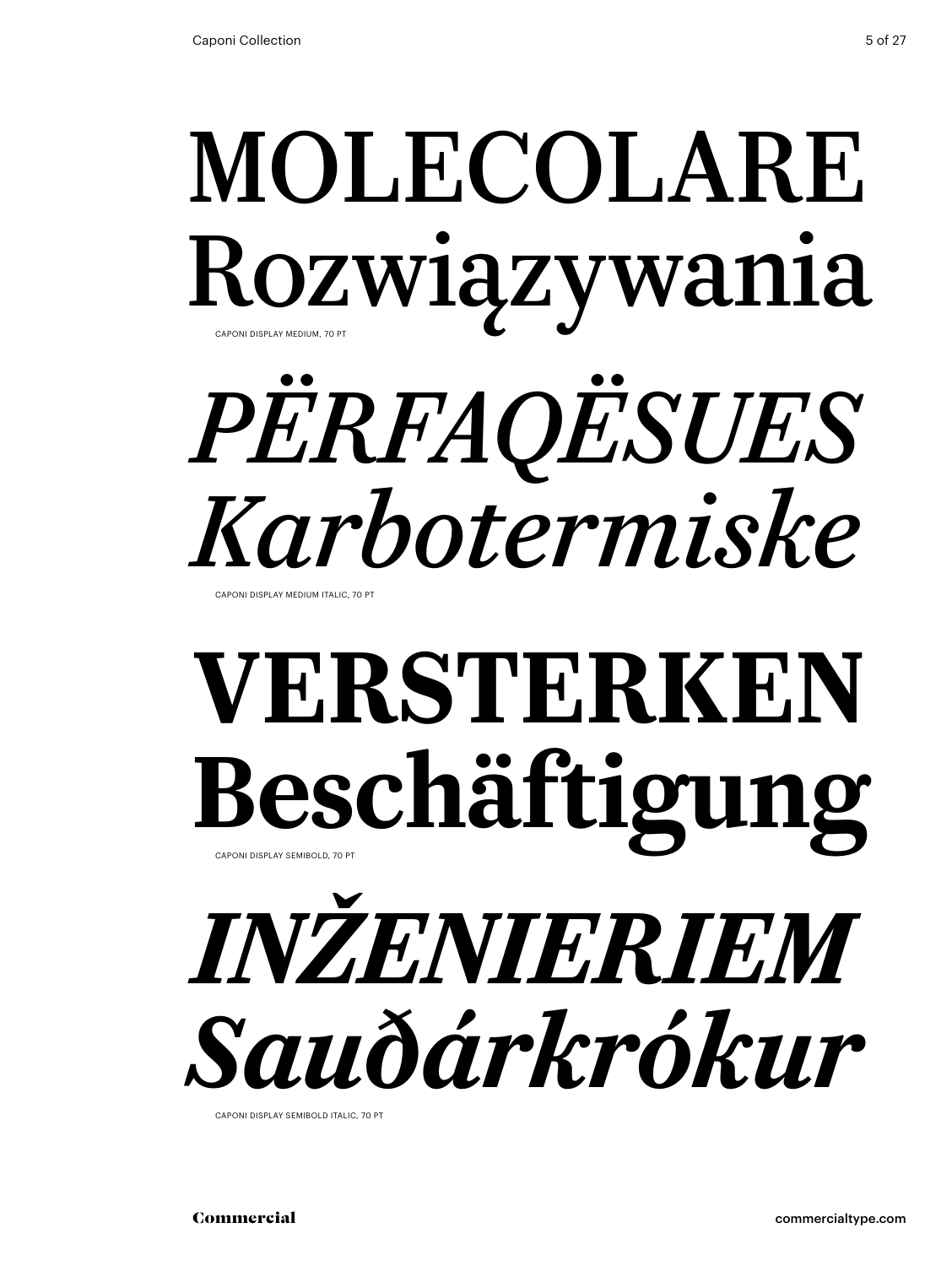## **proizvođač Fondamentali** Caponi Display bold, 70 Pt

## C'EST-À-DIRE *Uraufführung* Caponi Display bold italic, 70 Pt

### Birleşerek Competencia Caponi Display black, 70 Pt

*amortizări Sekwestratie*

Caponi Display black italic, 70 Pt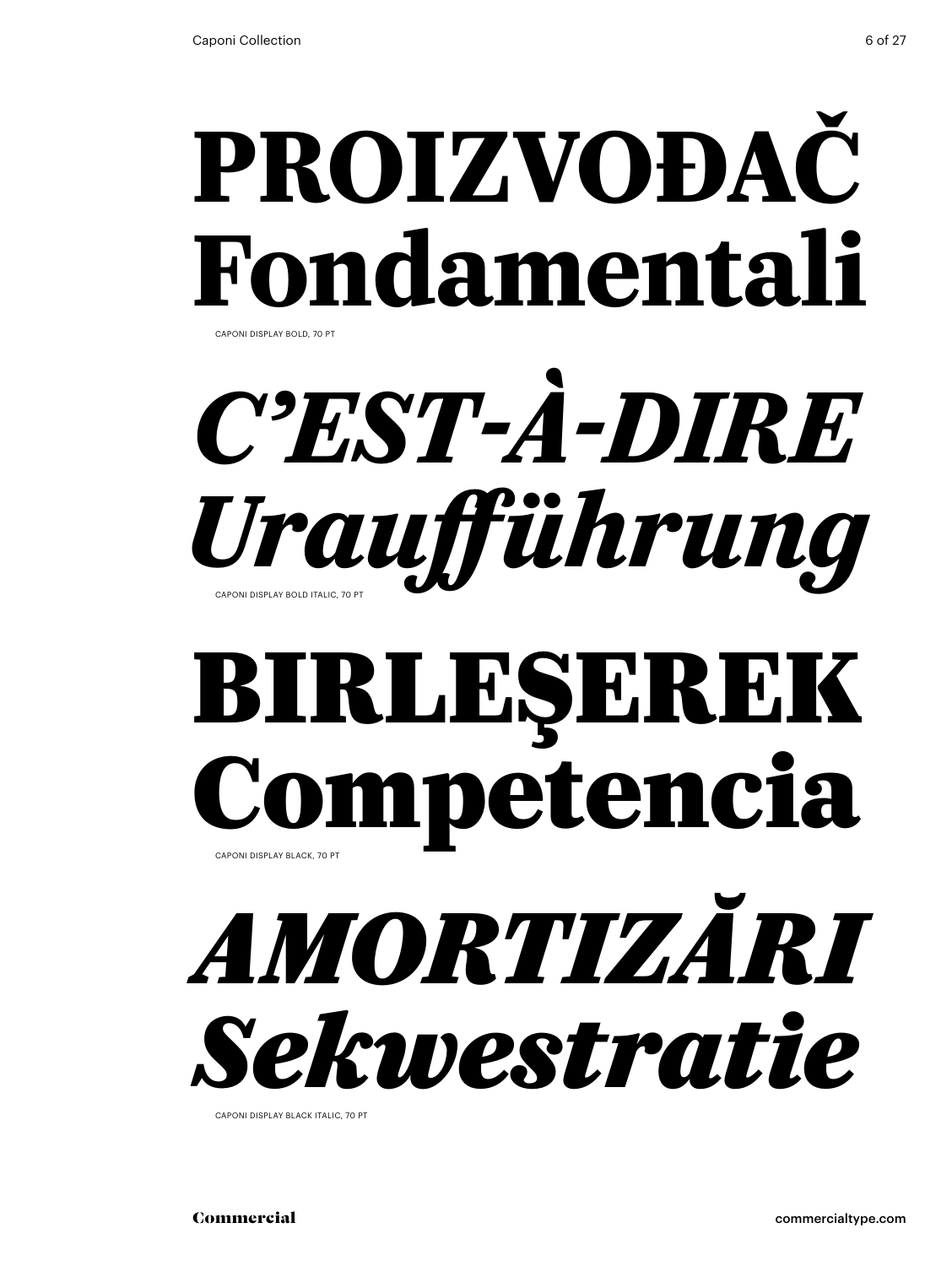Grundlæggerne af den pragmatisme Viņu pētījums bieži tiek saukts par lauka darbu *Belgian musical instrument designer Sagen er at det er helt usædvanligt for et barn*

Caponi Display Regular, italic, 24 Pt

Einwohnerzahl der Stadt von knapp In 1896 vertrok hij naar München in Duitsland *Aproximadament 1,2 – 8,9 quilòmetres In collaboration with small tequila start-ups*

Caponi Display Regular No. 2, Regular No. 2 Italic, 24 Pt [alternate w]

Föreningen Grävande Journalister Forklaringen gikk da ut på at ladde partikler *La théorie de l'information modern Zbiory muzealne to głównie dzieła artystów*

Caponi Display medium, medium italic, 24 Pt [alternate g w y]

**Þar á meðal aðdráttarkrafturinn La dramática caída en séptima disminuida** *Persuasive oracular mystification Those that are aware of our surroundings*

Caponi Display Semibold, Semibold italic, 24 Pt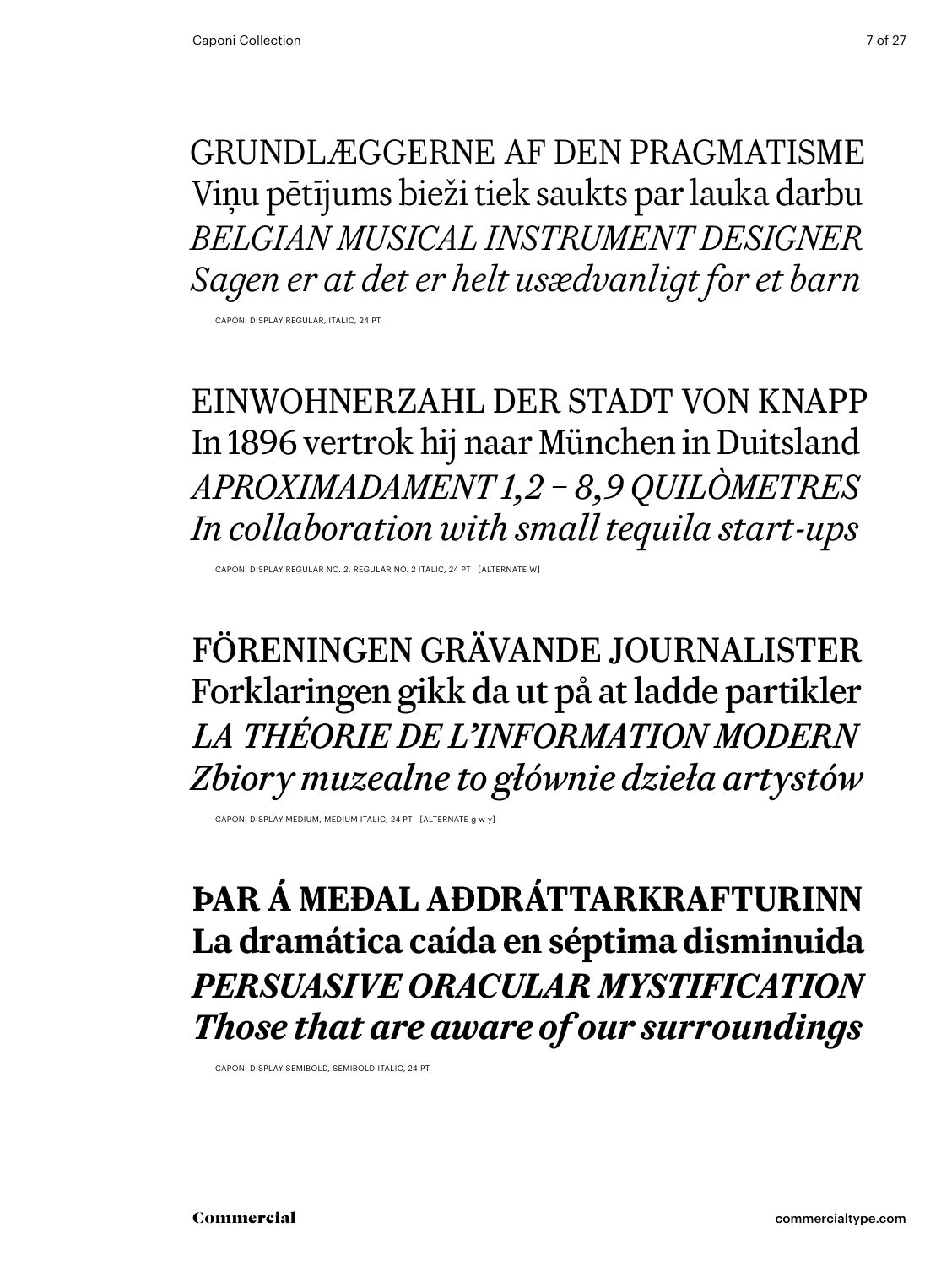### **Augstākais punkts Kiprā ir Olimps Befolkningstætheden var på 10 personer** *Menschen aus insgesamt 5 Ländern The maximum level of CO<sub>2</sub> in a given day*

Caponi Display bold, bold italic, 24 Pt

### Digitizarea materiale de arhivă Aukščiausias taškas yra Karauntuhilas *20 problemi dell'elettrotecnica Wiederum spielt Elektronik eine große*

Caponi Display black, black italic, 24 Pt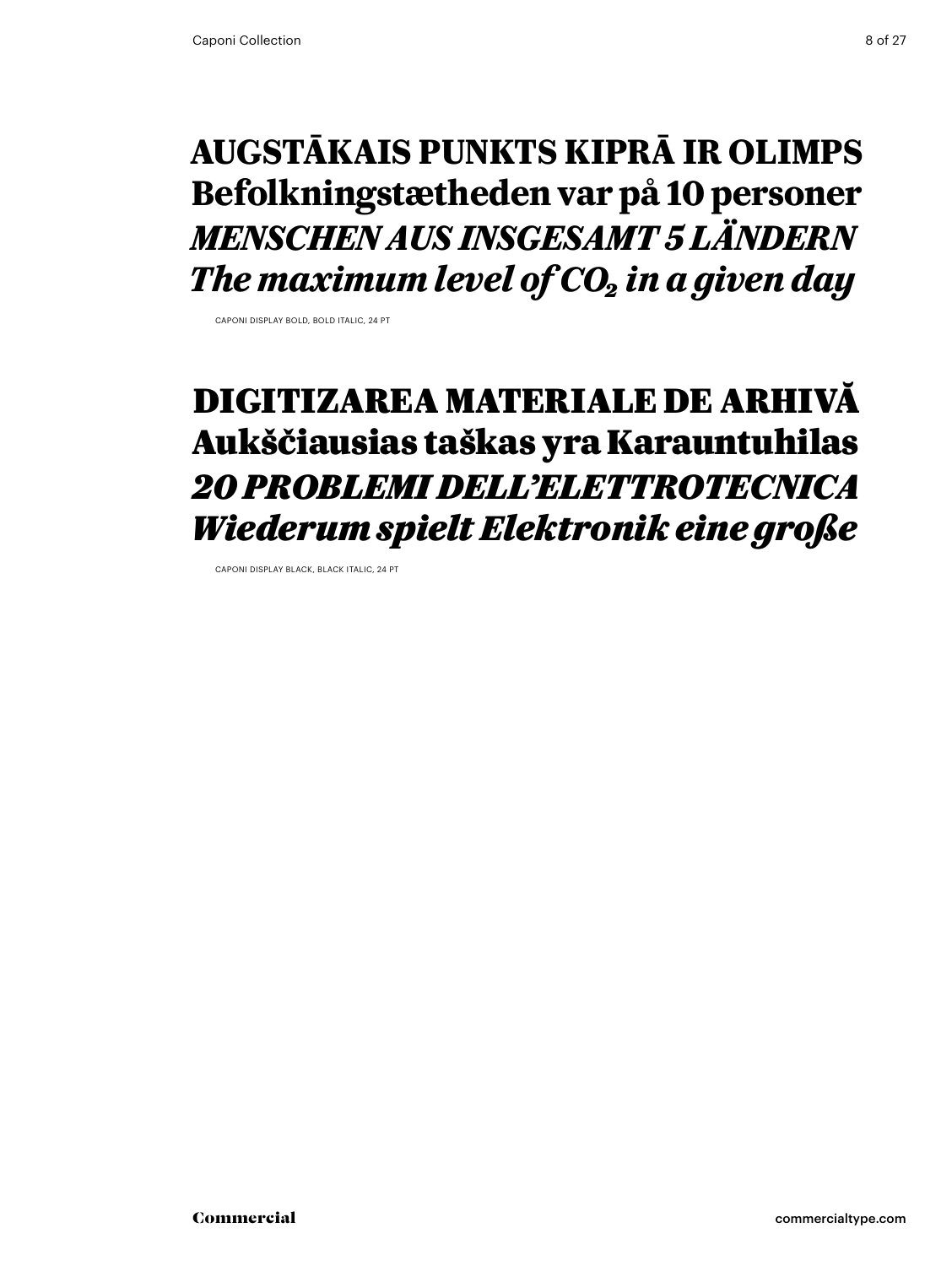## Reharmonizations

Caponi Display Regular, 60 Pt

### Televisieregisseur Caponi Display Regular No. 2, 60 Pt

Pluridisciplinaire

Caponi Display Medium, 60 Pt

## **Datorinženierija**

Caponi Display Semibold, 60 Pt

# **Viðskiptaráðinu**

Caponi Display bold, 60 Pt

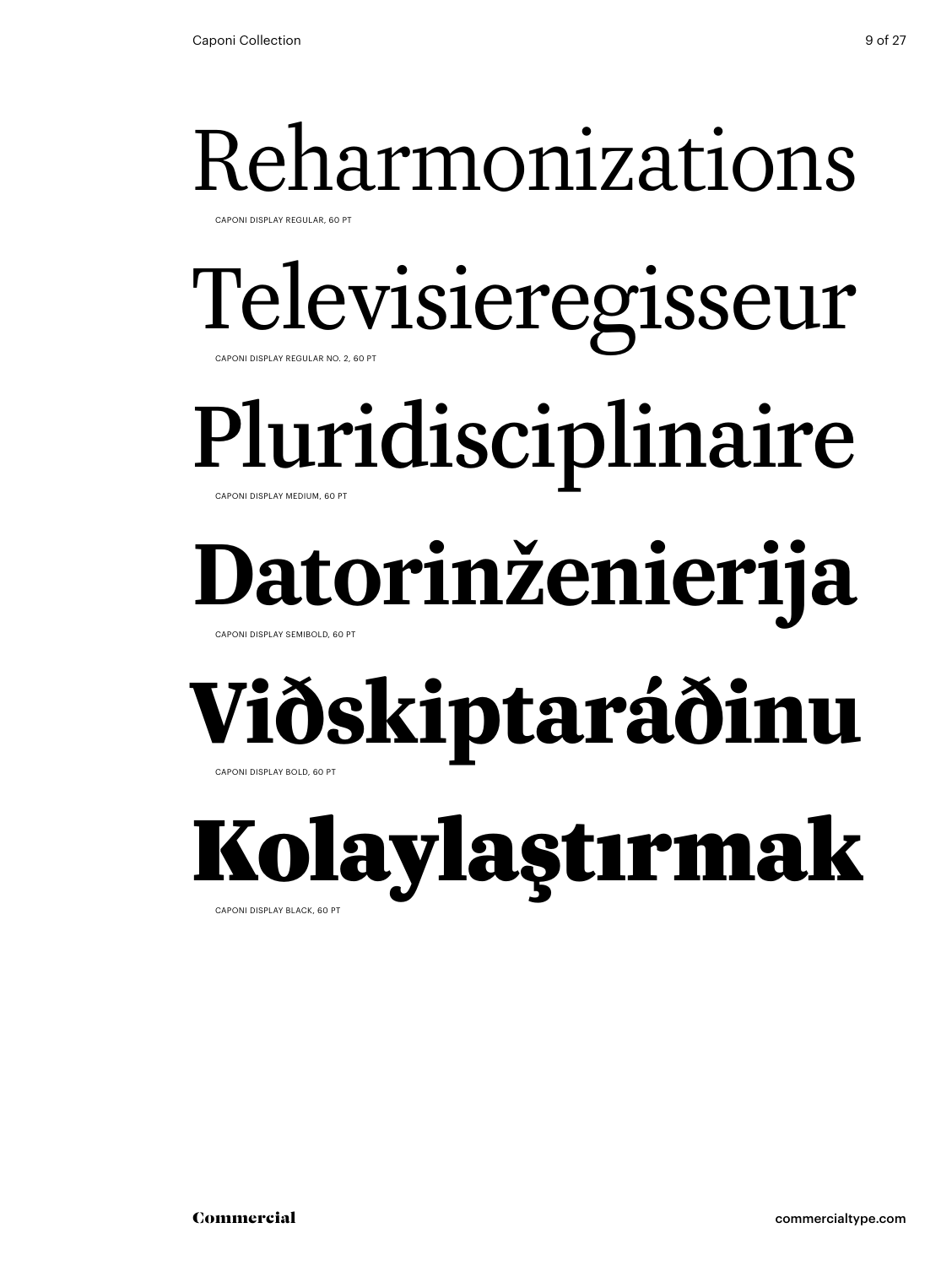

Caponi Display Regular Italic, 60 Pt



Caponi Display Regular No. 2 Italic, 60 Pt

*Kosztowniejszych* Caponi Display Medium Italic, 60 Pt



Caponi Display Semibold italic, 60 Pt



CAPONI DISPLAY BOLD ITALIC, 60 PT



Caponi Display black italic, 60 Pt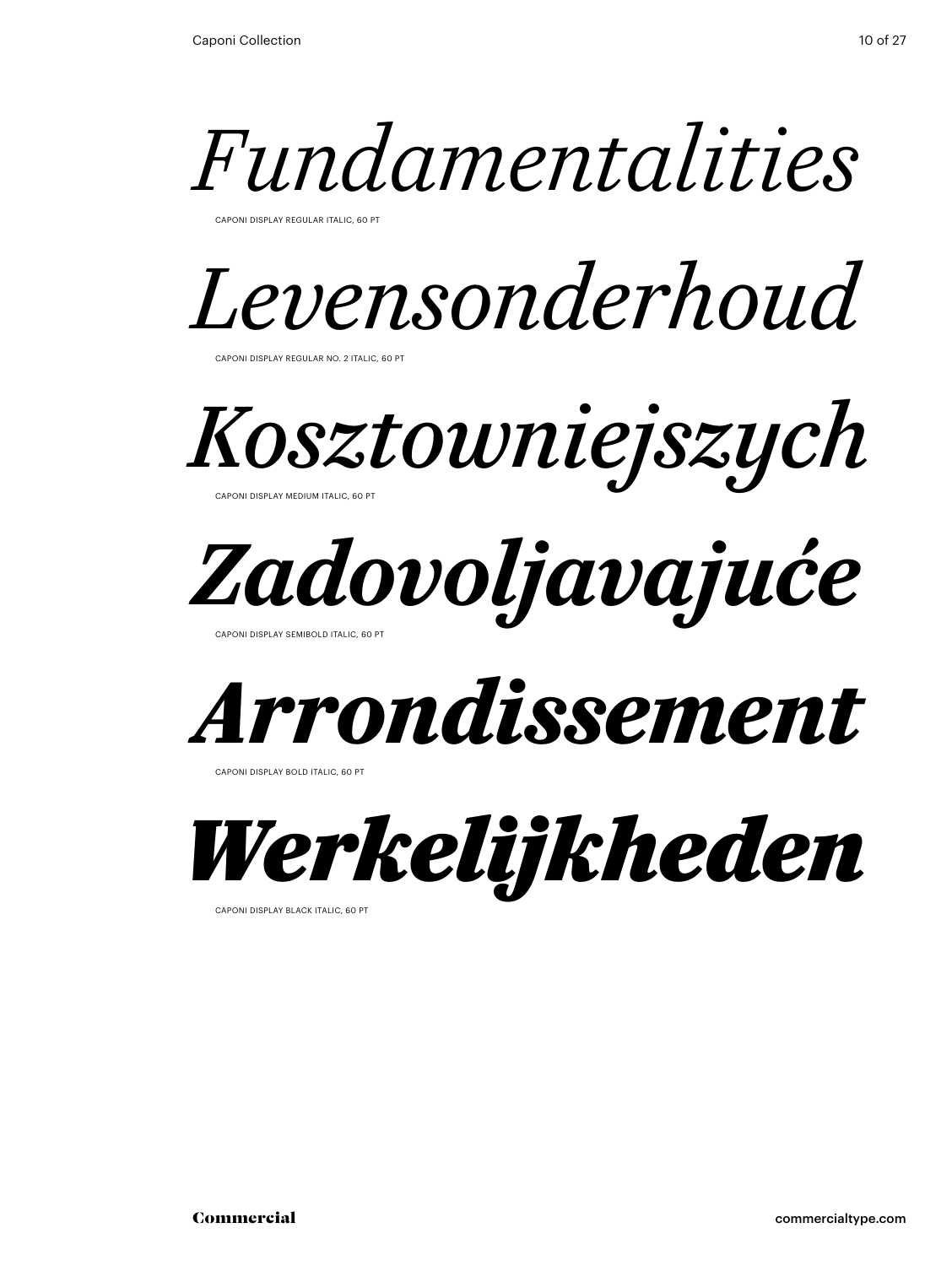## **Caponi Slab**

Caponi Slab was commissioned by, and named for, the late Amid Capeci when he was design director at *Entertainment Weekly.* Though based on Bodoni's earliest work, Caponi Slab transforms into a slab serif as it gains weight. A wide range of topics that could potentially end up on the cover of the magazine from week to week, thus Caponi Slab was designed to cover many tones of voice across its range of weights.

#### **Published** 2014

**Designed by** Paul Barnes and Christian Schwartz

**12 styles** 6 weights w/ ITALICS

#### **Features**

Proportional oldstyle/lining figures Tabular oldstyle/lining figures Fractions SUPERSCRIPT/SUBSCRIPT SMALL CAPS

Caponi Slab's shorter ascenders and descenders allow it to work with tighter leading. Additionally, its low contrast helps it to hold its own on the page for subheads in the lighter weights, as well as to be extremely loud in the heavier weights. Caponi Slab features six weights with italics, and both lining and oldstyle figures in each style.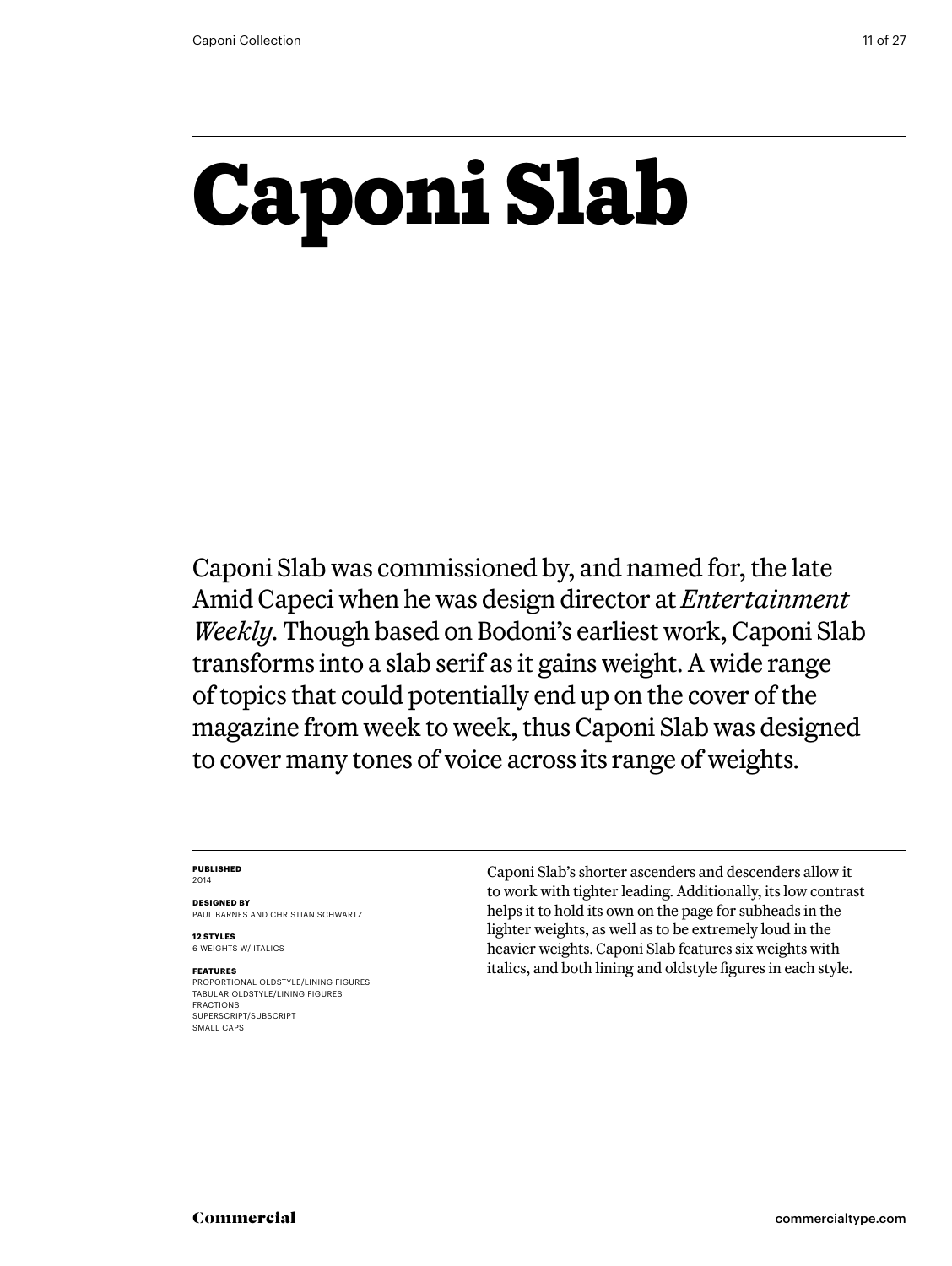Caponi Slab Regular *Caponi Slab Regular Italic* Caponi Slab Regular No. 2 *Caponi Slab Regular No. 2 Italic* Caponi Slab Medium *Caponi Slab Medium Italic* **Caponi Slab Semibold** *Caponi Slab Semibold Italic* **Caponi Slab Bold** *Caponi Slab Bold Italic* Caponi Slab Black *Caponi Slab Black Italic*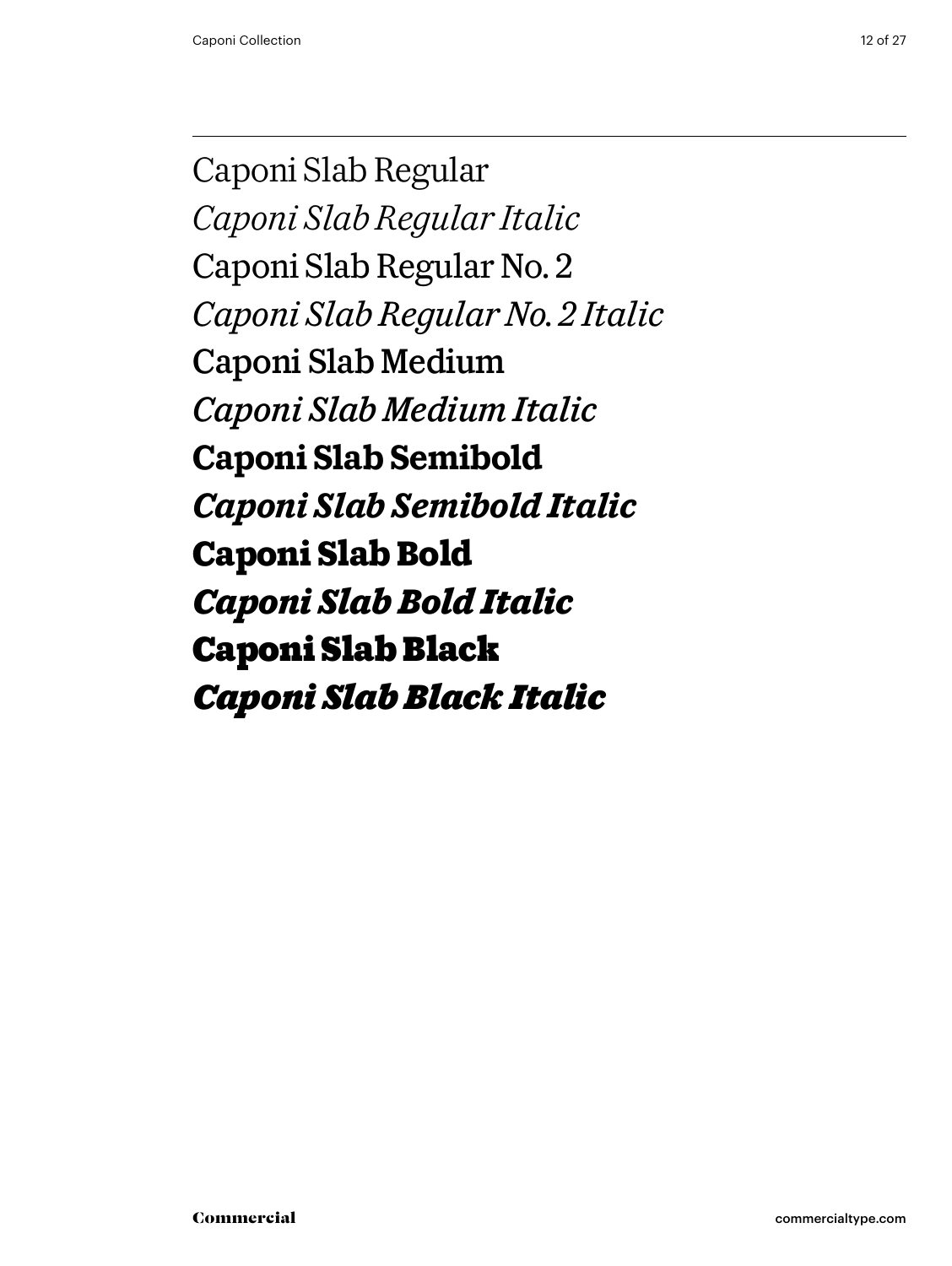### TRANSLATION Naturvetenskap CAPONI SI AB REGUI AR, 70 PT

## *przyciągając Wolverhampton*

Caponi Slab Regular Italic, 70 Pt [alternate w v]

## DRUMCRAUVE Transdominion

Caponi Slab Regular No. 2, 70 Pt

### *ezoteryczny Microscopiques* CAPONI SI AB REGULAR NO. 2 ITALIC, 70 PT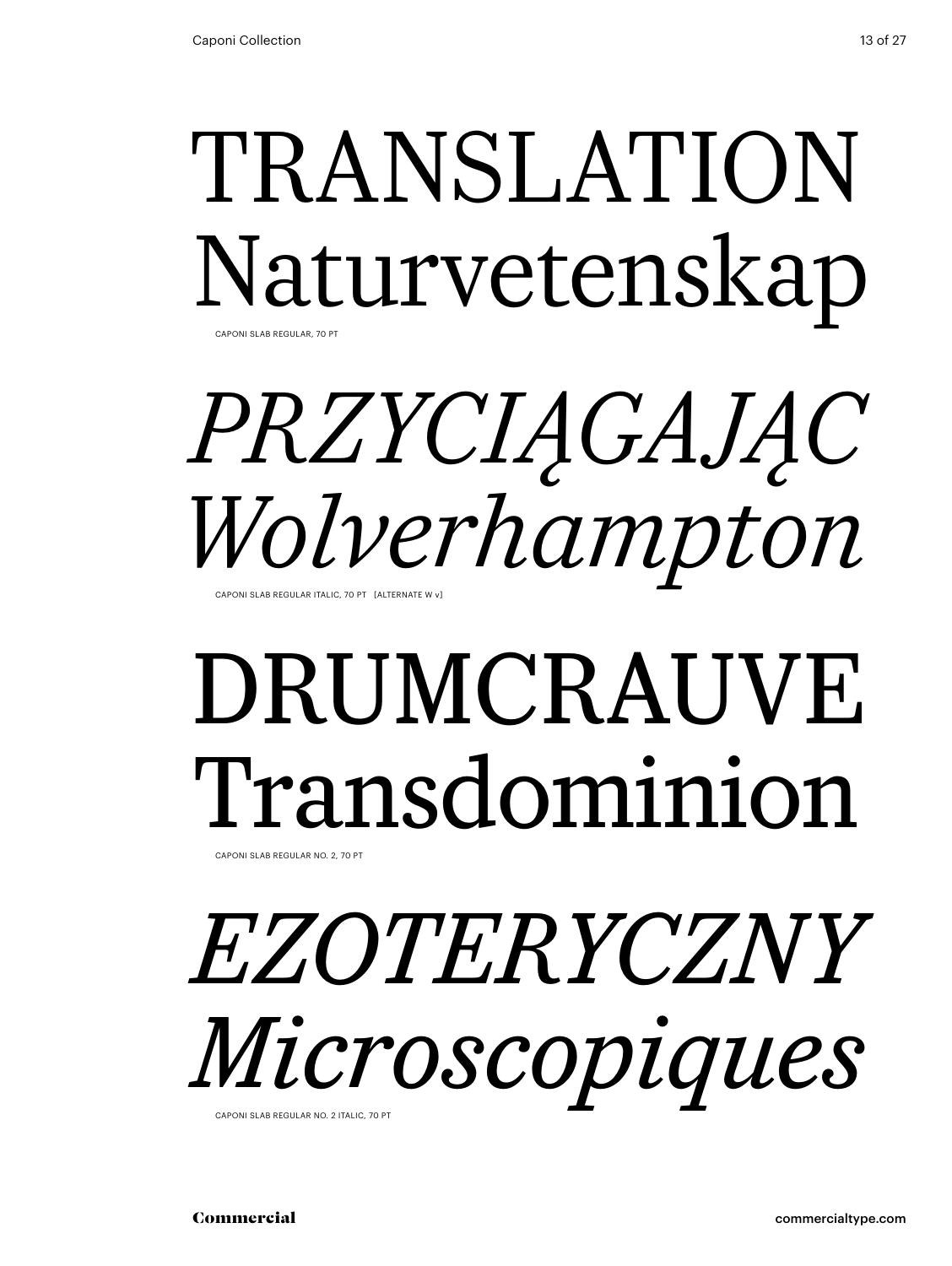### MAURITSHUIS Etkileşimlerini Caponi Slab Medium, 70 Pt

## *Vexillology Kompożizzjoni* Caponi Slab Medium Italic, 70 Pt

## **colchester Hauptsächlich** CAPONI SLAB SEMIBOLD, 70 PT

*horlogères Manifestações* CAPONI SLAB SEMIBOLD ITALIC, 70 P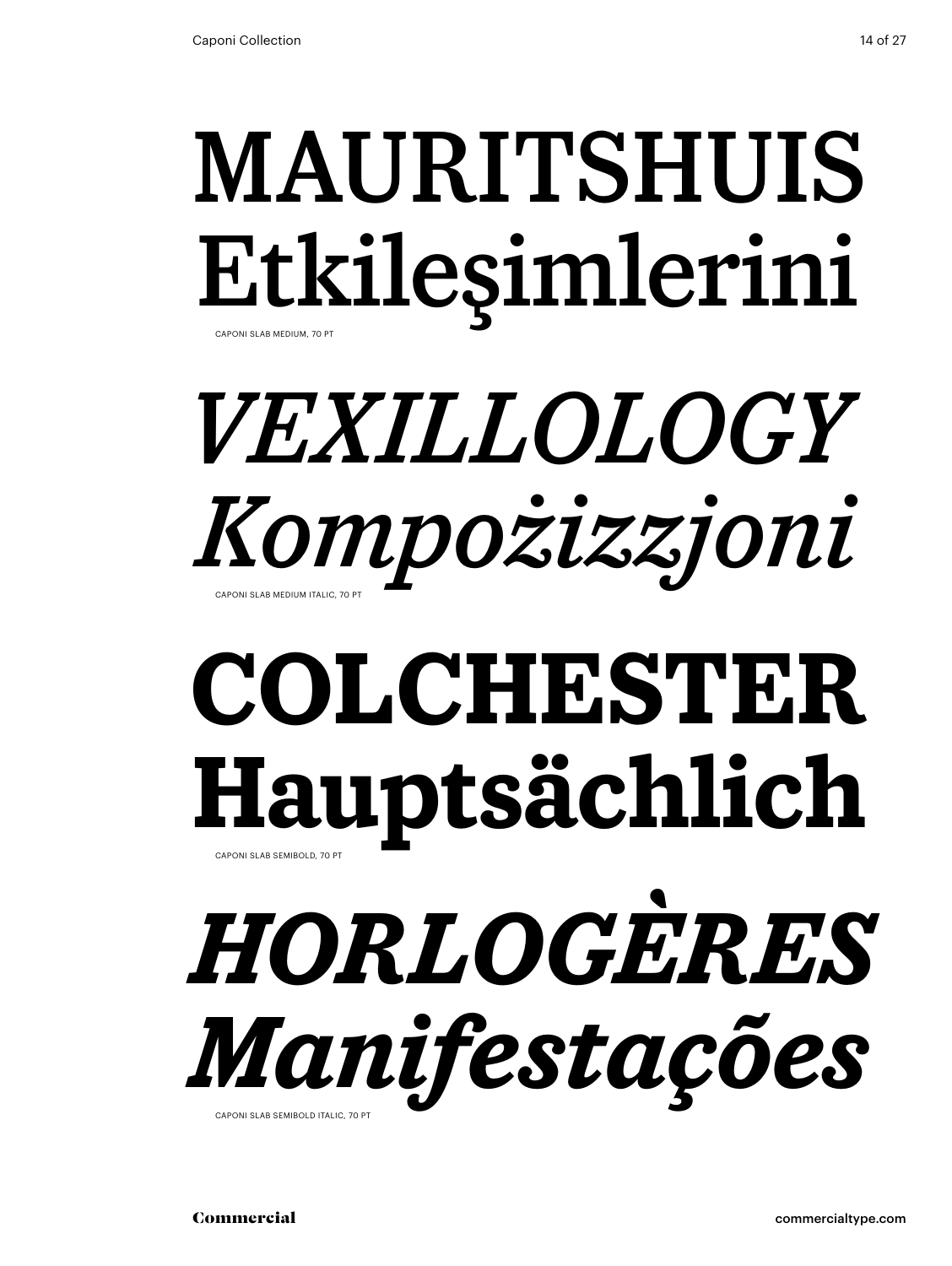## **uczęszczał Grebenstraße** Caponi Slab bold, 70 Pt

## $EOUTVOCATE$ *Îndepărtarea*  CAPONI SI AB BOLD ITALIC, 70 PT

# Déménager Intervención

Caponi Slab black, 70 Pt

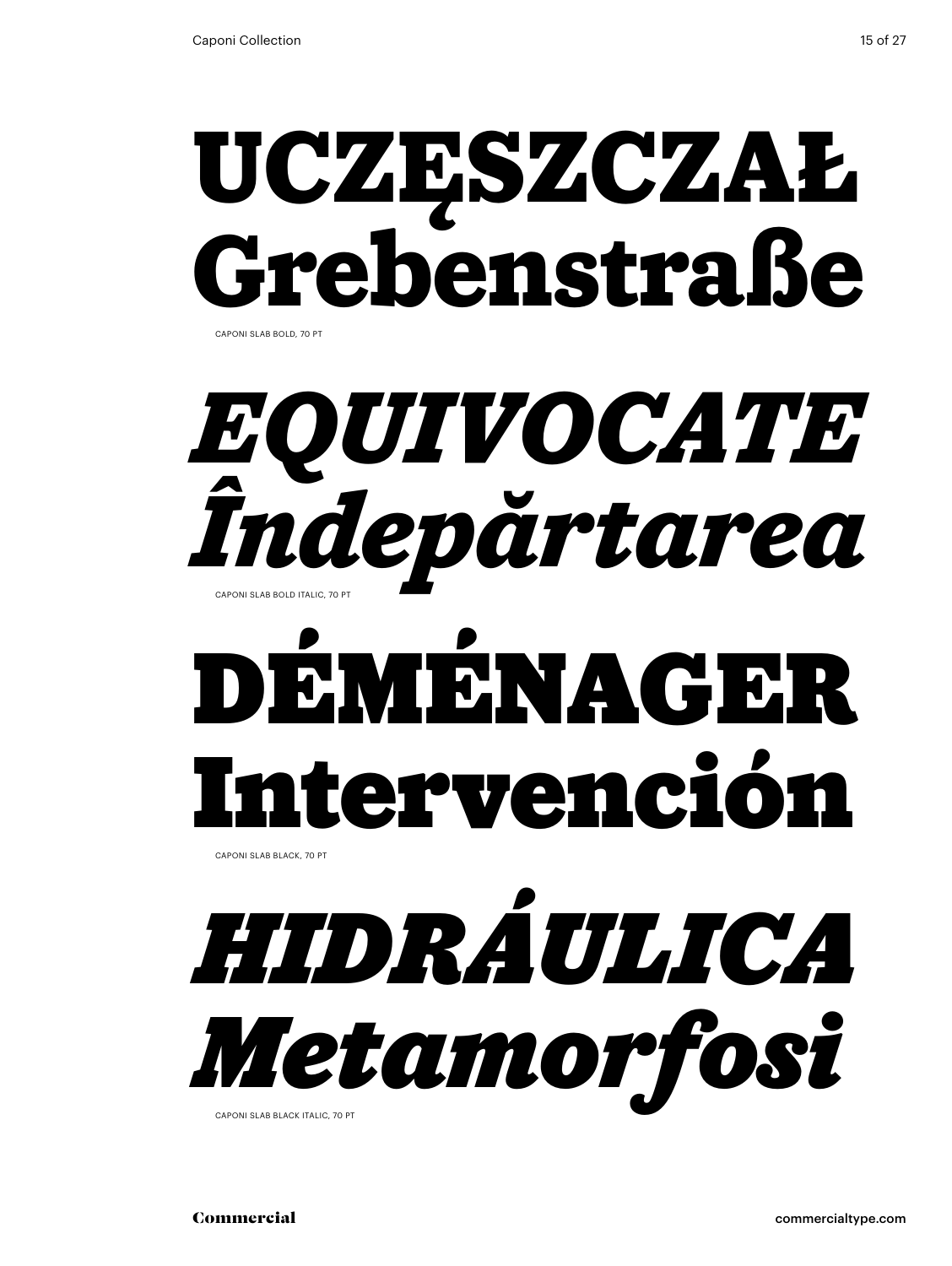They are always below wonderment Na kolekcję składa się ponad 51100 eksponatów *La colección de obra gráfica incluye Uma representação da interpretação humana*

Caponi Slab Regular, italic, 24 Pt [oldstyle figures]

dostarczył nowych katalitycznych Elektronische Heizungsregler an Heizkörpern *The Johnson Wax Headquarters Have Bulles de gaz émergeant lentement d'un petit*

Caponi Slab Regular No. 2, Italic No. 2, 24 Pt [alternate w]

persuasive oracular mystification Il libro ripercorre in 1,047 pagine l'avventura *Cuando llevaban 12 horas en la nave Soporific Syntax & Mastodonian Metaphors*

Caponi Slab medium, medium italic, 24 Pt [oldstyle figures, alternate 0 1]

**Lebensmittelprüfer untersuchen The cross-cultural implications of thought** *Europese schilderkunst van de 19e Deze evocatie van dag en nacht lijkt me de*

Caponi Slab Semibold, Semibold italic, 24 Pt [alternate g v]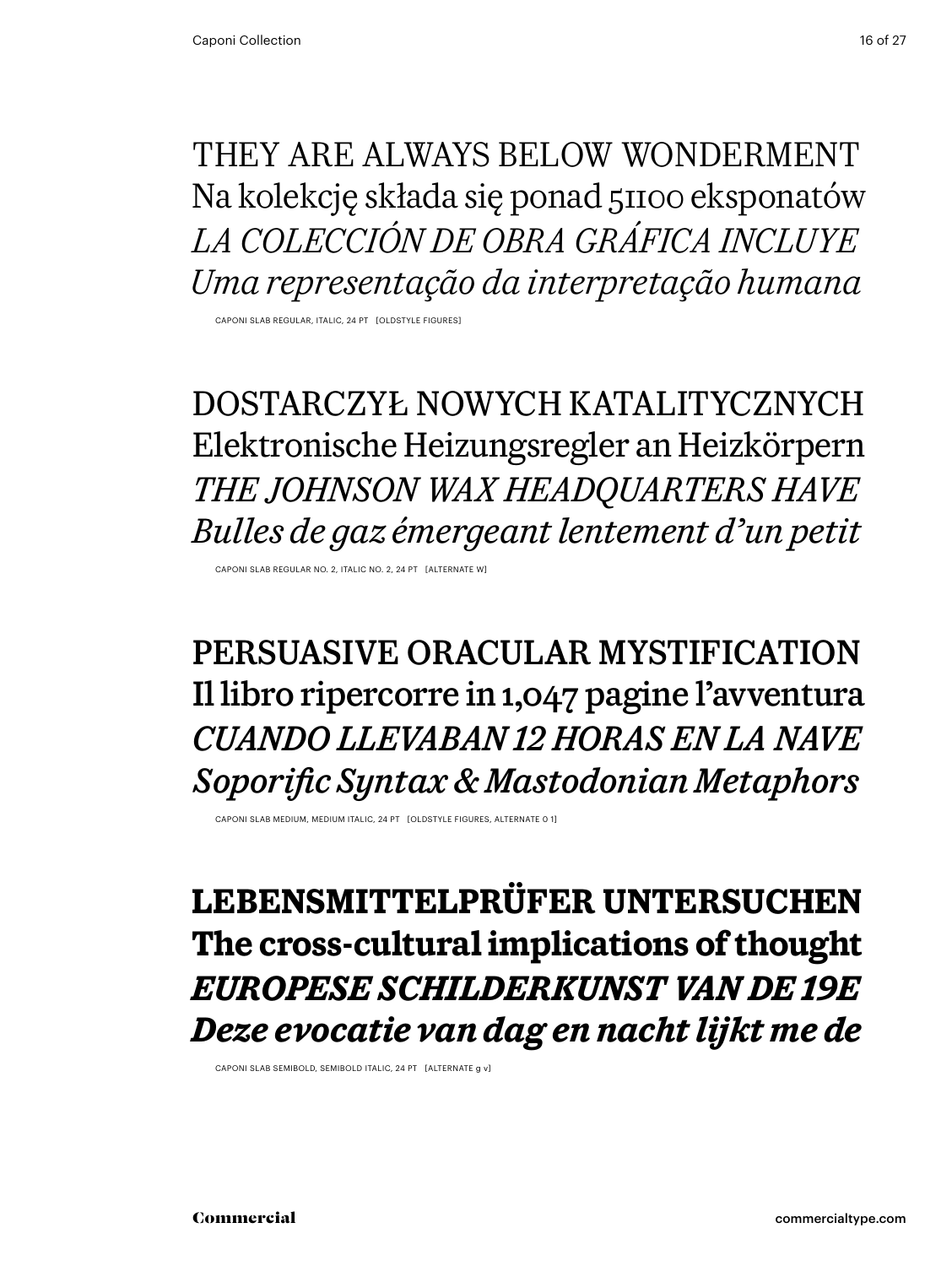### **annual compensation of €3,459,171 A fixação de placas metálicas esmaltadas** *Ég gat ekki skorast undan því með Essi conservano volutamente un aspetto*

Caponi Slab bold, bold italic, 24 Pt [alternate 4 7]

### Solidement implanté à La Vallée En particulier, la dernière salle montre *very sizable limited engagement Mean elevations of nearly 6,700 meters*

Caponi Slab black, black italic, 24 Pt [oldstyle figures, alternate v y]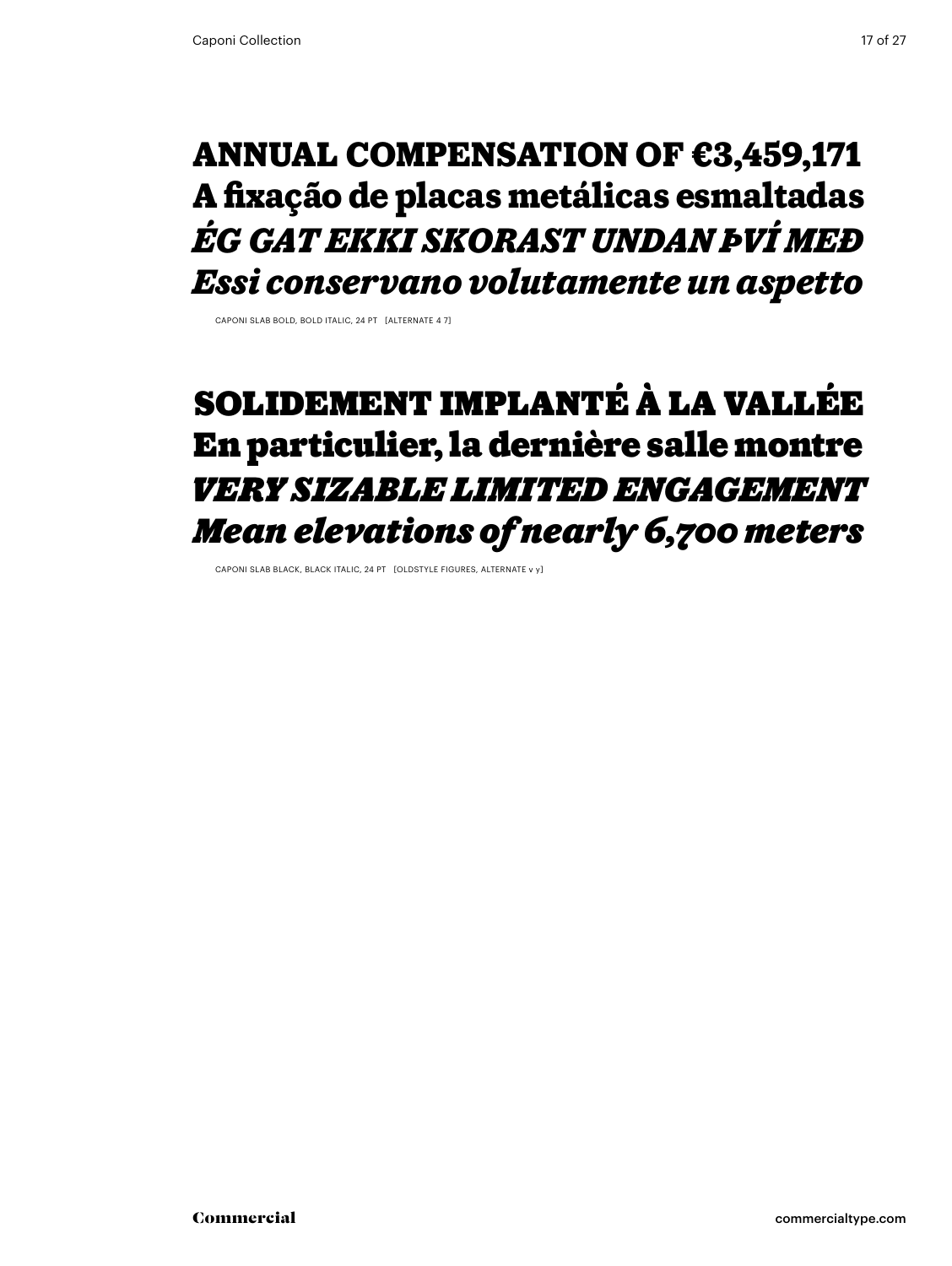Caponi Slab Regular, 60 Pt

# Instituționalizarea

Caponi Slab Regular No. 2, 60 Pt

# Verzelfstandiging

Caponi Slab Medium, 60 Pt

## **Pārstāvniecībām**

Caponi Slab Semibold, 60 Pt

## **Fonémicamente**

Caponi Slab bold, 60 Pt



Caponi Slab black, 60 Pt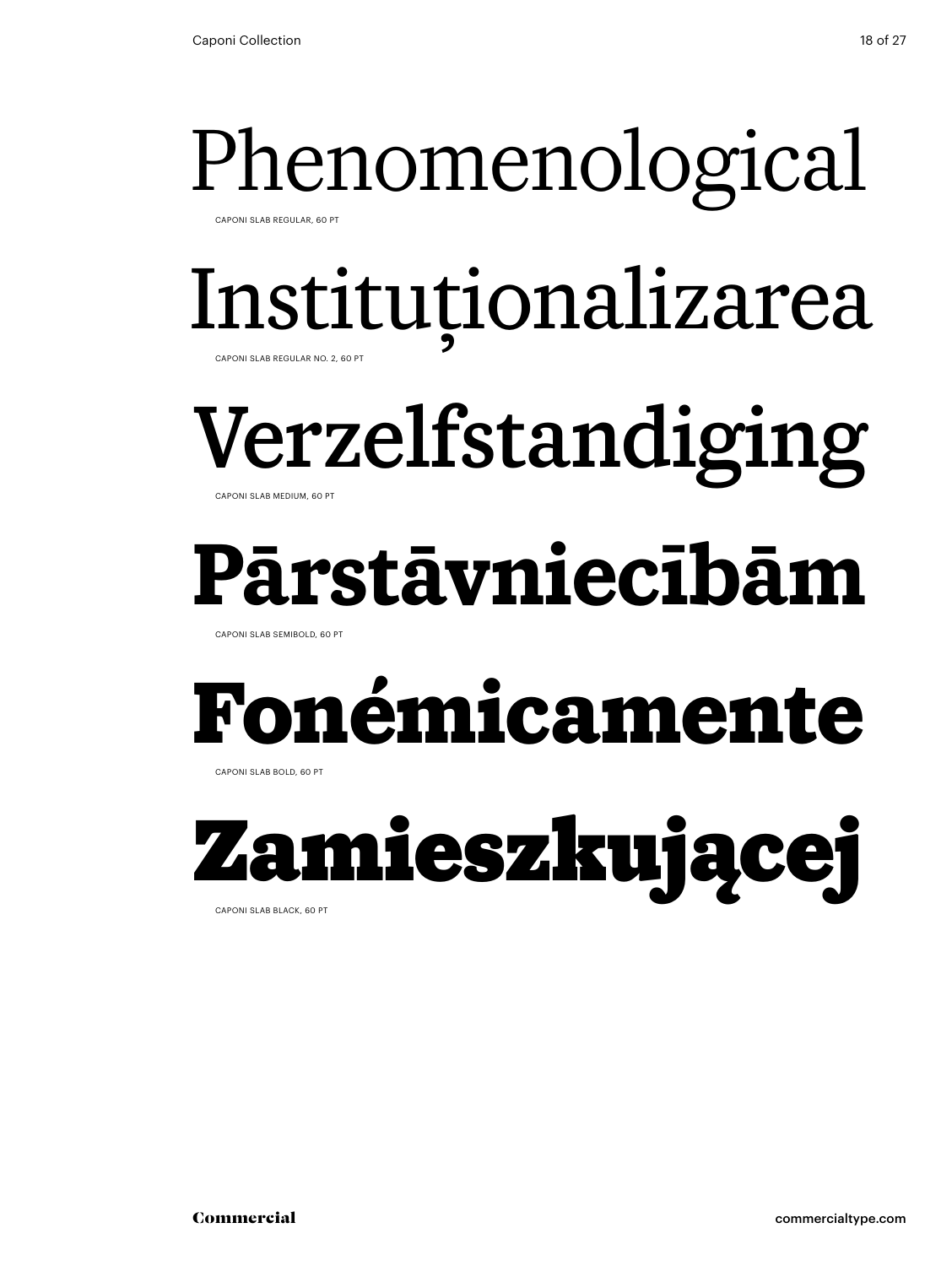



*Thermodynamics*

Caponi Slab Medium Italic, 60 Pt [alternate y]



Caponi Slab Semibold italic, 60 Pt



Caponi Slab bold italic, 60 Pt



Caponi Slab black italic, 60 Pt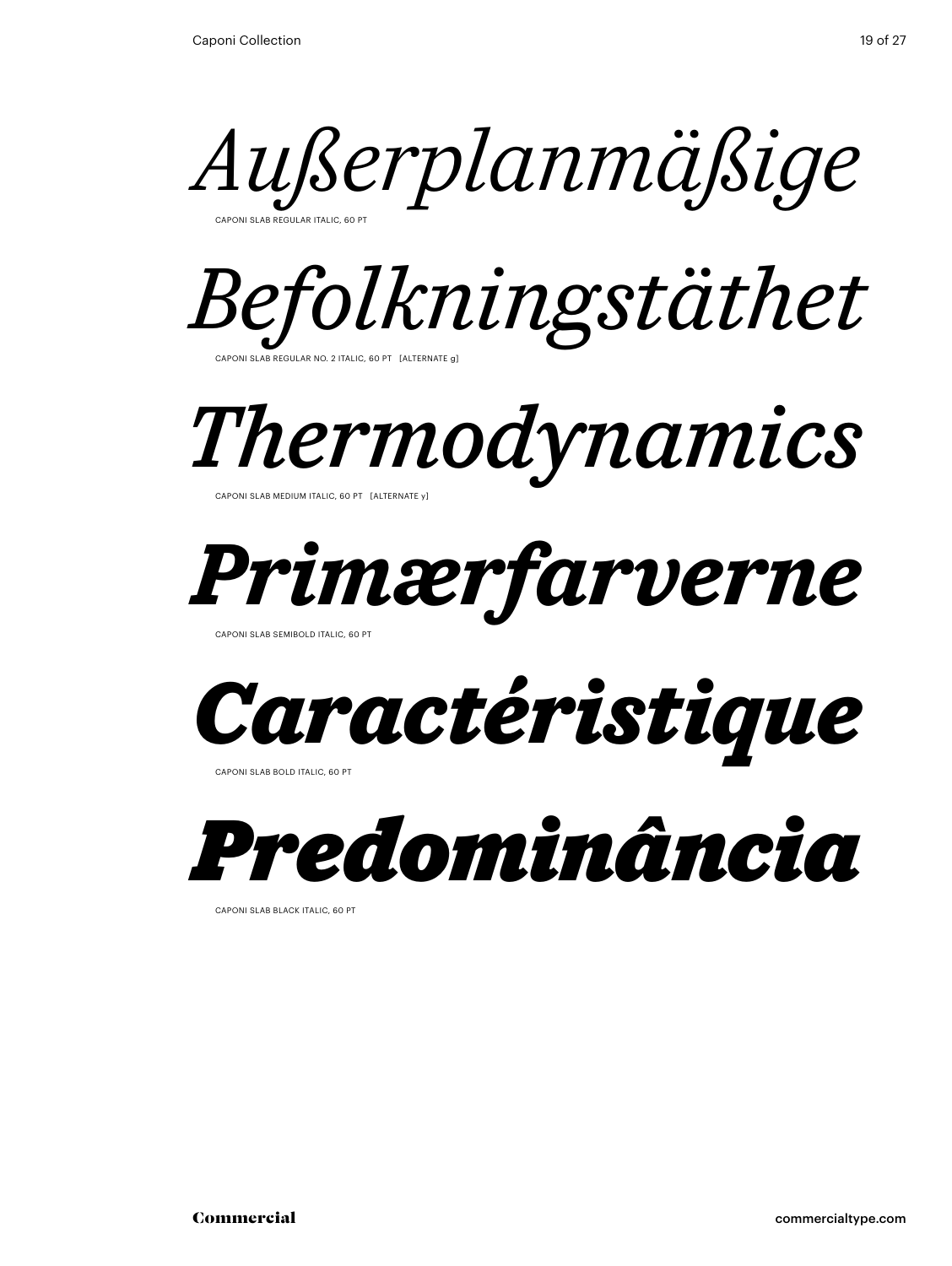# Caponi Text

While initially designed for display use in *Entertainment Weekly,* the primary source for Caponi was Bodoni's text types, making the later addition of a text version a logical idea. Caponi Text is unusual among contemporary interpretations of Bodoni in that it fully embraces the inconsistencies and unevenness of the source material.

#### **Published** 2014

**Designed by** Paul Barnes AND Christian Schwartz

**ASSISTED BY** MIGUEL REYES

**10 styles** 5 weights w/ ITALICS

#### **Features**

Proportional oldstyle/lining figures Tabular oldstyle/lining figures Fractions SUPERSCRIPT/SUBSCRIPT SMALL CAPS

Caponi Text is a fully-featured text face, with unobtrusive three-quarter-height figures as the default, and oldstyle & lining figures also included, all in both proportional and tabular widths; fractions; small capitals in both roman and italic; and five weights. Caponi Text also includes the option of a more traditional lowercase **s**, with serifs rather than ball terminals, for more conservative tastes.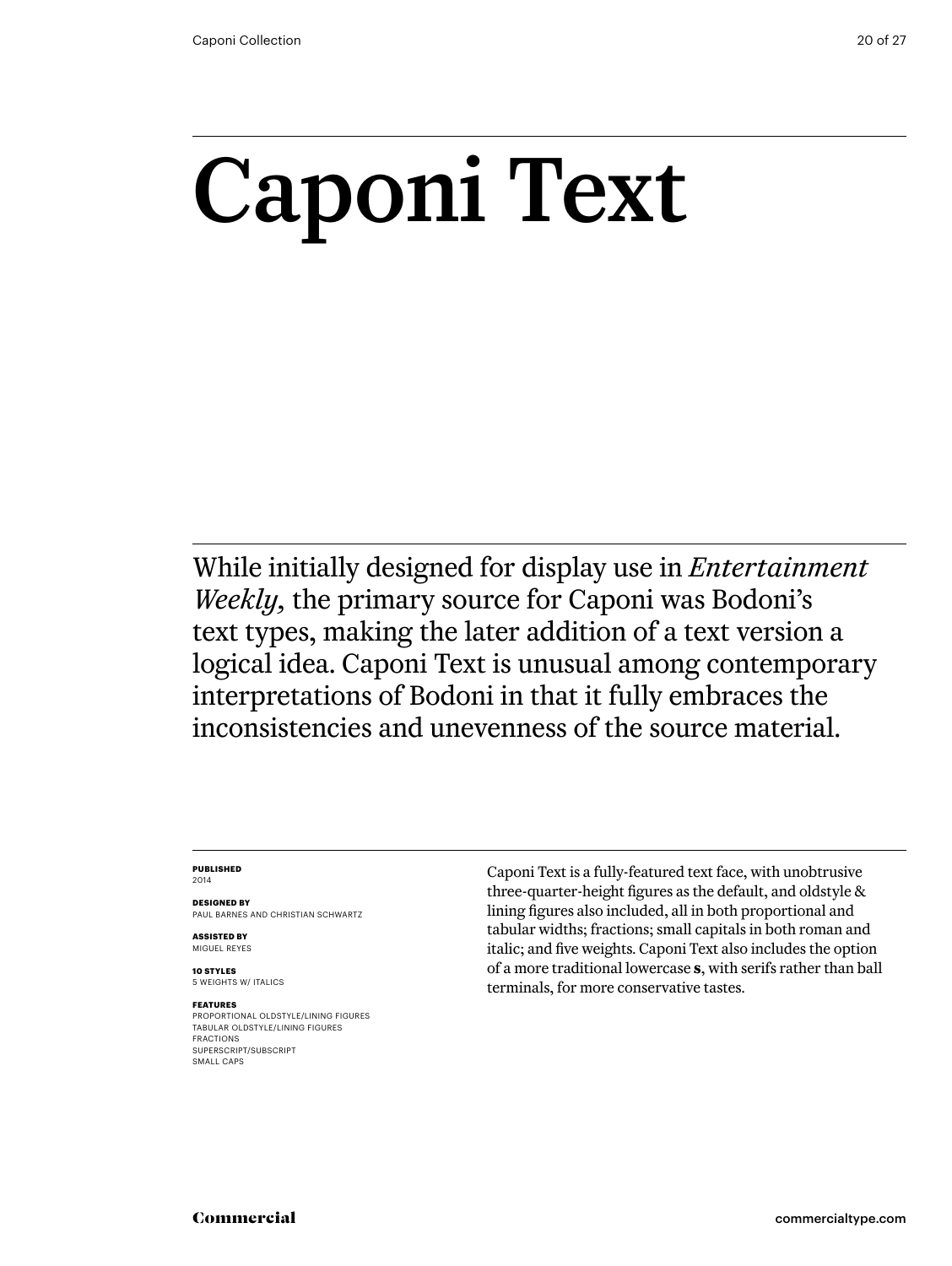Caponi Text Regular *Caponi Text Regular Italic* Caponi Text Regular No. 2 *Caponi Text Regular No. 2 Italic* Caponi Text Medium *Caponi Text Medium Italic* **Caponi Text Semibold** *Caponi Text Semibold Italic* **Caponi Text Bold** *Caponi Text Bold Italic*

### The Bandini Quartet *The Bandini Quartet*

Regular & Italic, 18 pt

### The Bandini Quartet *The Bandini Quartet*

Regular No. 2 & Regular No. 2 Italic, 18 pt

Different printing methods – and different taste – make for disparate requirements in the overall color of a block of text, so we have included two different Regular weights in the Caponi Text family. Caponi Text Regular is lighter and airier, working best at slightly larger sizes and on uncoated paper. Caponi Text Regular No. 2 is noticeably darker, giving it a more forceful presence on coated paper and allowing use at smaller sizes.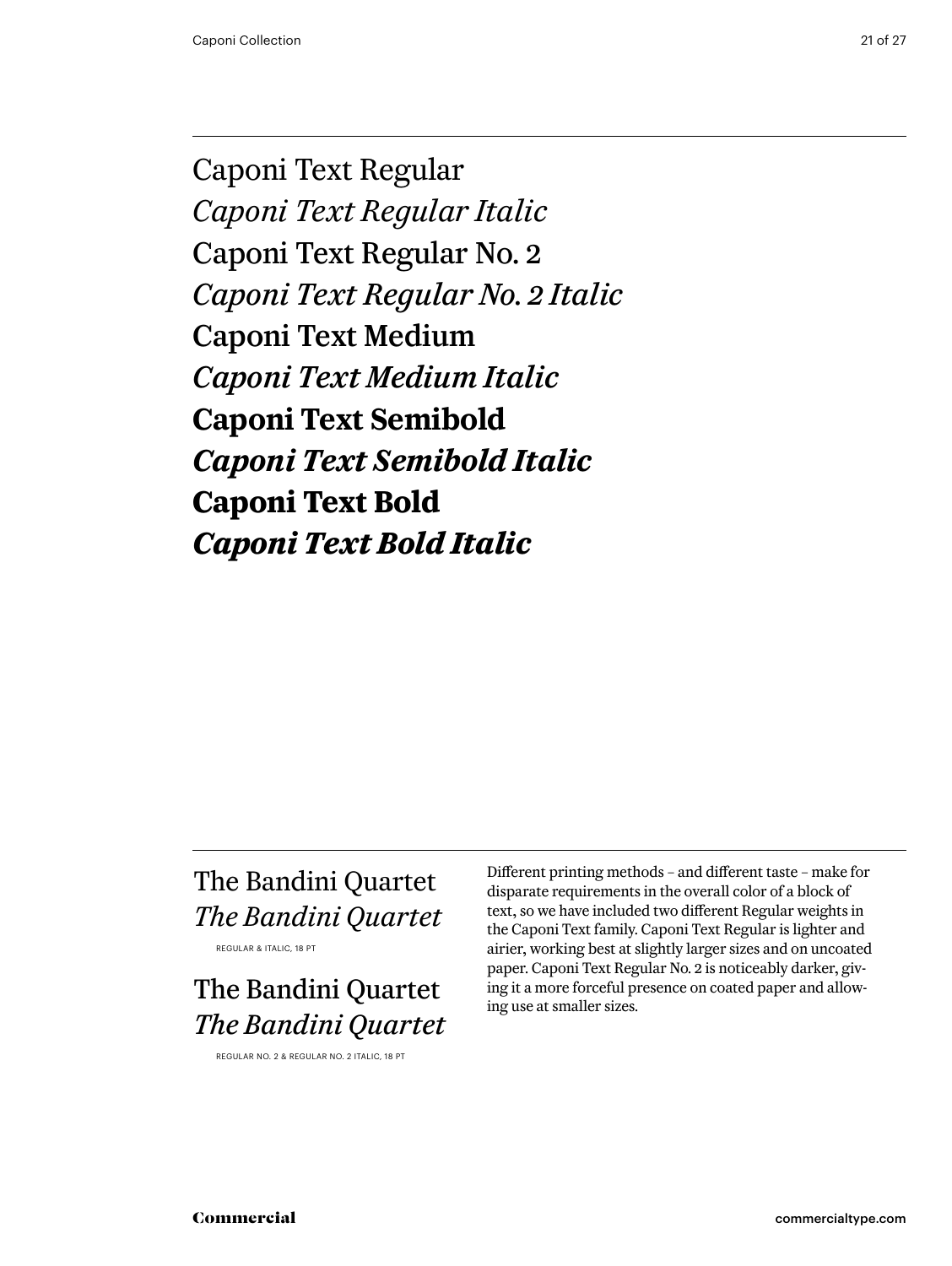special report: Foreign Capital Inflated Housing Bubble Some of the most frequently used adjectives in the English language tow McLaren fielded the MP4-21 with the Mercedes-Benz FR 108s 2.48l engine *the future begins appearing unknown as speculation ends Powstają one przez zmieszanie 15 pigmentów (w tym białego i czarnego)*

Caponi TEXT Regular, Regular Italic, 14 PT [alternate s, small caps]

Dette er altså eigentleg strålingståke som er styrt av Im Jahr 1911 wurde der Grundstein für ein Zweigwerk in Genthin gelegt Per visibilità tra 2000 e 10000 metri viene associato il fenomeno foschia *Då kondenseras en del av vattenångan antingen till fina A Record 5,938,713 Subway Rides On A Single Day Leaves MTA Stunned*

Caponi TEXT No. 2 Regular, Regular No. 2 Italic, 14 PT [alternate ITALIC v w y, proportional oldstyle figures]

Transmisja światła widzialnego w atmosferze i wodzie Von den rund 47.000 Mitarbeitern sind mehr als 80 Prozent außerhalb Hier zijn al sinds de vijftiger jaren van de 20e eeuw drie groeiplaatsen *cask 17.215 was considered to be a superlative example of Cette identité peut être formalisée au travers d'une charte graphique* 

Caponi TEXT Medium, Medium ITALIC, 14 PT [alternate g]

**Á Íslandi virðist eingöngu hafa verið notað jurtablek La tensión de la superficie o los fonones es una de las maneras en la Considerado como um dos melhores projetistas de todos os tempos**  *A massive drunkship of cobblers required much change Adică de o singură frecvență și ale cărei oscilații se repetă la infinit*

Caponi TEXT Semibold, Semibold italic, 14 PT

**Ar an bhfithis seo, tá an Ghrian ag cur 217 gciliméadar London tube slated to run all night at weekends, but 710 jobs to go Ton mit einer Frequenz von 9 bis 200 Kilohertz, der für Menschen** *nearly 3.2 million tweets were sent using the hashtag Der går 360 grader på en tørn, mens en ret vinkel er på 90 grader*

Caponi TEXT Bold, Bold italic, 14 PT

Commercial commercialtype.com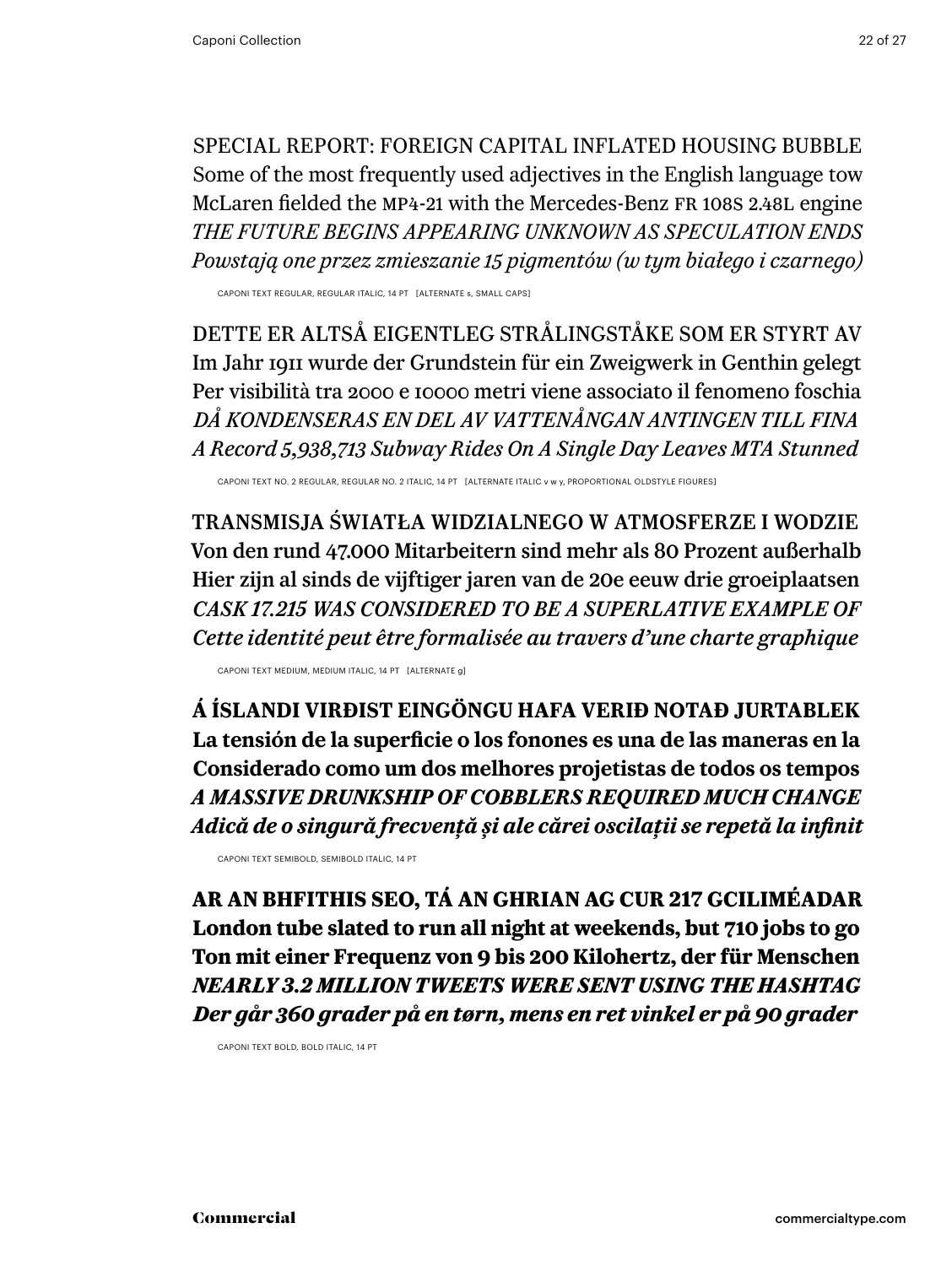Caponi Text Regular, italic, bold, 14/17 PT

| REGULAR SMALL CAPS                      | THE SPANISH WAR, which began in 1739, and the French                |
|-----------------------------------------|---------------------------------------------------------------------|
|                                         | war which soon followed it occasioned further increase              |
| REGULAR                                 | of the debt, which, on the 31st of December 1748, after it          |
| SEMIBOLD                                | had been concluded by the <b>Treaty of Aix-la-Chapelle</b> ,        |
| <b>DEFAULT FIGURE STYLE</b>             | amounted to £78,293,313. The most profound peace of                 |
|                                         | the seventeen years of continuance had taken no more                |
|                                         | than £8,328,354 from it. A war of less than nine years'             |
|                                         | continuance added £31,338,689 to it (Refer to James                 |
| <b>ITALIC</b>                           | Postlethwaite's History of the Public Revenue). During              |
|                                         | the administration of Mr. Pelham, the interest of the               |
|                                         | public debt was reduced from 4% to 3%; or at least mea-             |
|                                         | sures were taken for reducing it, from four to three per            |
| <b>BOLD</b>                             | cent; <b>the sinking fund</b> was increased, and some part of       |
|                                         | the public debt was paid off. In 1755, before the break-            |
|                                         | ing out of the late war, the funded debt of Great Britain           |
| PROPORTIONAL<br><b>OLDSTYLE FIGURES</b> | amounted to £72,289,673. On the 5th of January 1763, at             |
|                                         | the conclusion of the peace, the funded debt amounted               |
|                                         | to £122,603,336. The unfunded debt has been stated                  |
|                                         | at £13,927,589. But the expense occasioned by the war               |
|                                         | did not end with the conclusion of the peace, so that               |
|                                         | though, on the 5th of January 1764, the funded debt was             |
|                                         | increased (partly by a new loan, and partly by funding              |
|                                         | a part of the unfunded debt) to £129,586,782, there still           |
|                                         | remained (according to the very well informed author                |
| <b>ITALIC</b>                           | of Considerations on the Trade and Finances of Great                |
|                                         | Britain) an unfunded debt which was brought to ac-                  |
| PROPORTIONAL<br><b>LINING FIGURES</b>   | count in that and the following year of £975,017. In 1764,          |
|                                         | therefore, the public debt of Great Britain, funded and             |
|                                         | unfunded together, amounted, according to this au-                  |
|                                         | thor, to £139,516,807. The annuities for lives, too, had            |
|                                         | been granted as premiums to the subscribers to the new              |
|                                         | loans in 1757, estimated at fourteen years' purchase,               |
|                                         | were valued at $\text{\pounds}472,500$ ; and the annuities for long |
|                                         | terms of years, granted as premiums likewise in 1761                |
|                                         | and 1762, estimated at twenty-seven and a half years'               |
|                                         | purchase, were valued at £6,826,875. During a peace of              |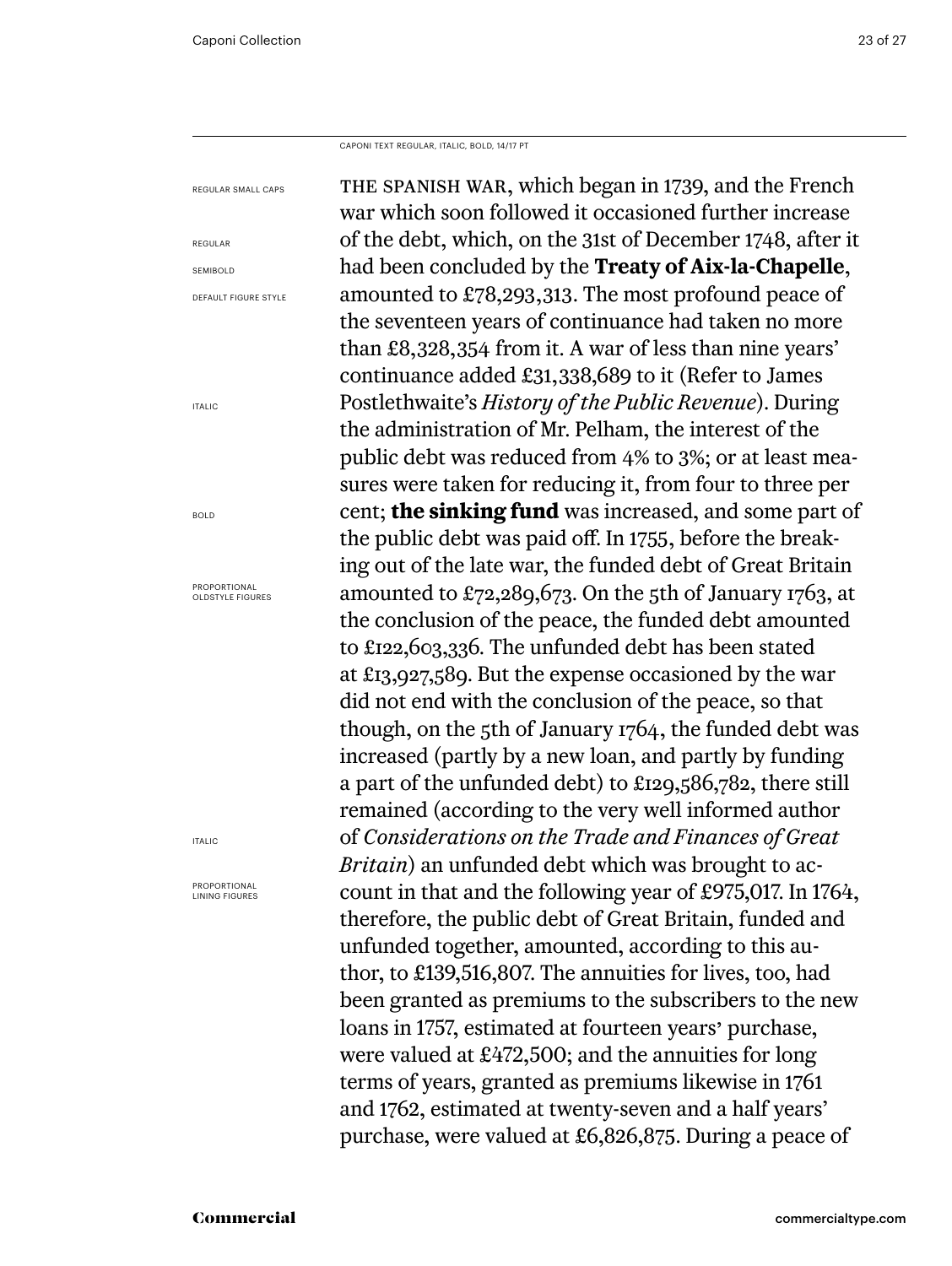Caponi Text Regular No. 2, Regular No. 2 Italic, semibold, bold, 14/17 PT

the spanish war, which began in 1739, and the French war which soon followed it occasioned further increase of the debt, which, on the 31st of December 1748, after it had been concluded by the **Treaty of Aix-la-Chapelle**, amounted to £78,293,313. The most profound peace of the seventeen years of continuance had taken no more than £8,328,354. from it. A war of less than nine years' continuance added £31,338,689 to it (Refer to James Postlethwaite's *History of the Public Revenue*). During the administration of Mr. Pelham, the interest of the public debt was reduced from 4% to 3%; or at least measures were taken for reducing it, from four to three per cent; **the sinking fund** was increased, and some part of the public debt was paid off. In 1755, before the breaking out of the late war, the funded debt of Great Britain amounted to £72,289,673. On the 5th of January 1763, at the conclusion of the peace, the funded debt amounted to £122,603,336. The unfunded debt has been stated at £13,927,589. But the expense occasioned by the war did not end with the conclusion of the peace, so that though, on the 5th of January 1764, the funded debt was increased (partly by a new loan, and partly by funding a part of the unfunded debt) to £129,586,782, there still remained (according to the very well informed author of *Considerations on the Trade and Finances of Great Britain*) an unfunded debt which was brought to account in that and the following year of £975,017. In 1764, therefore, the public debt of Great Britain, funded and unfunded together, amounted, according to this author, to £139,516,807. The annuities for lives, too, had been granted as premiums to the subscribers to the new loans in 1757, estimated at fourteen years' purchase, were valued at £472,500; and the annuities for long terms of years, granted as premiums likewise in 1761 and 1762, estimated at twenty-seven and a half years' purchase, were valued at £6,826,875. During a peace of about Regular no. 2 SMALL CAPS Regular no. 2 SEMIBOLD Default Figure Style Regular No. 2 Italic bold Proportional OLDSTYLE FIGURES Regular No. 2 Italic Proportional Lining figures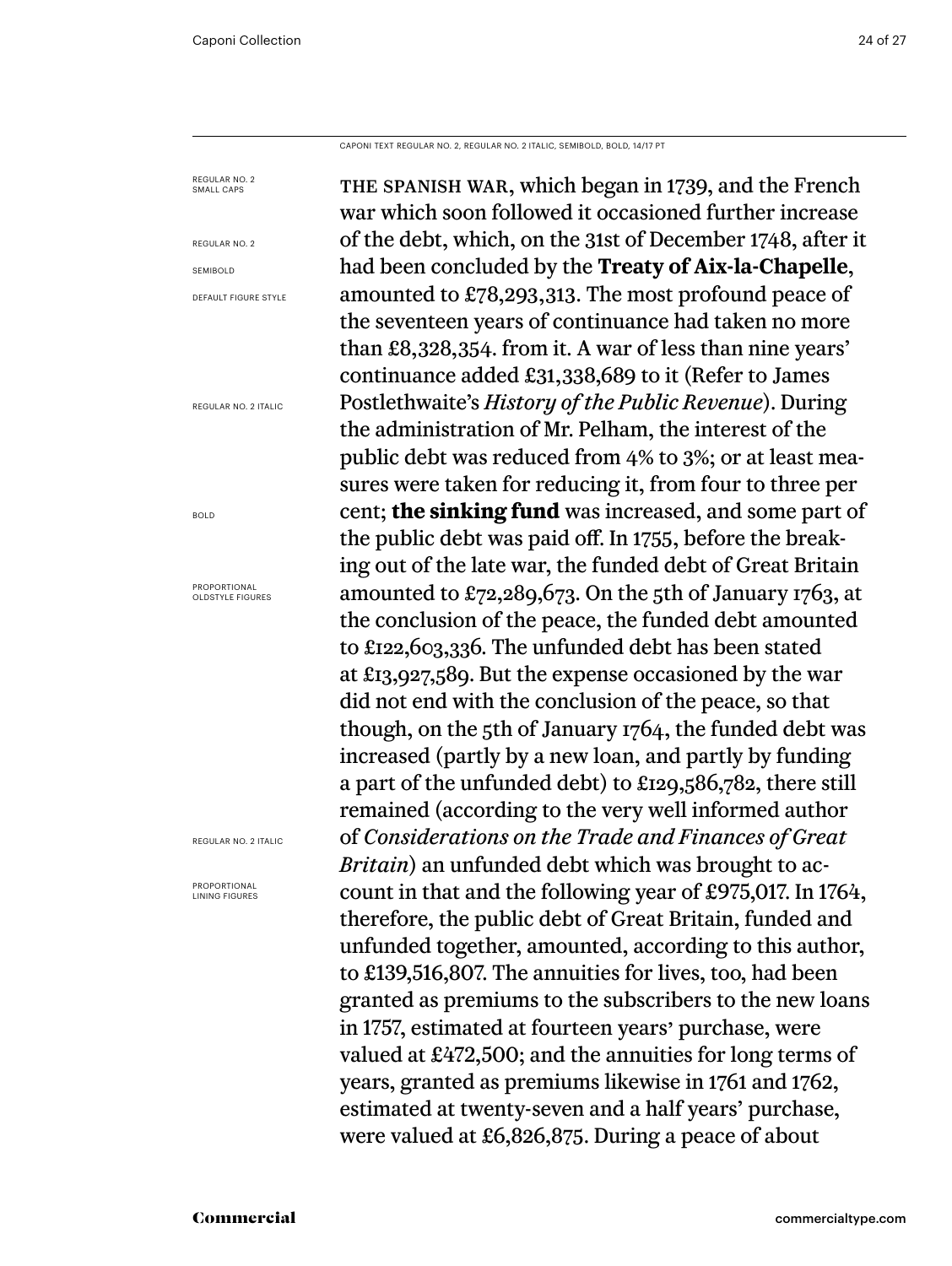The old English East India Company was established in 1600 and granted a Royal Charter by Queen Elizabeth. In the first twelve voyages which they fitted out for India, they appear to have traded mainly in cotton, silk, indigo dye, salt, saltpetre, tea and opium. In 1612, they united into a joint stock. Their charter was exclusive, and though not confirmed by *Act of Parliament*, was in those days supposed to convey a real exclusive privilege.

**Exclusive privilege of the Royal Charter**

For many years, therefore, they were not much disturbed by interlopers. Their capital, which never exceeded £744,000, and of which £50 was a share, was not so exorbitant, nor their dealings that extensive, as to afford either a pretext for gross negligence and profusion, or a cover to gross malversation. Notwithstanding some extraordinary losses, occasioned partly by the malice of the *Dutch East India Company*, and partly by other accidents, they carried on for many years a successful trade. But in process of time, when the principles of liberty were better understood, it became every day more and more doubtful how far a Royal Charter, not confirmed by *Act of Parliament,* could convey an exclusive privilege. Upon all these questions the decisions of the courts of justice were not uniform, but varied with the authority of government and the humours of the times. Interlopers multiplied upon them, and towards the end of the reign of Charles II, through the whole of that of James II and during a part of that of William III, reduced them to great distress.

### **Ramifications of the proposal of 1698**

In 1698, a proposal was made to Parliament of advancing two millions to government at eight per cent, provided the subscribers were erected into a new East India Company with exclusive privileges. The old East India Company offered seven hundred thousand pounds, nearly the amount of their capital, at four per cent upon the same conditions. But such was at that time the state of public credit, that it was more convenient for government to borrow two

Caponi Text Regular, Italic, semibold, 10/12 PT Caponi Text Regular No. 2, Regular No. 2 Italic, semibold, 10/12 PT

The old English East India Company was established in 1600 and granted a Royal Charter by Queen Elizabeth. In the first twelve voyages which they fitted out for India, they appear to have traded mainly in cotton, silk, indigo dye, salt, saltpetre, tea and opium. In 1612, they united into a joint stock. Their charter was exclusive, and though not confirmed by *Act of Parliament*, was in those days supposed to convey a real exclusive privilege.

**Exclusive privilege of the Royal Charter** For many years, therefore, they were not much disturbed by interlopers. Their capital, which never exceeded £744,000, and of which £50 was a share, was not so exorbitant, nor their dealings that extensive, as to afford either a pretext for gross negligence and profusion, or a cover to gross malversation. Notwithstanding some extraordinary losses, occasioned partly by the malice of the *Dutch East India Company*, and partly by other accidents, they carried on for many years a successful trade. But in process of time, when the principles of liberty were better understood, it became every day more and more doubtful how far a Royal Charter, not confirmed by *Act of Parliament*, could convey an exclusive privilege. Upon all these questions the decisions of the courts of justice were not uniform, but varied with the authority of government and the humours of the times. Interlopers multiplied upon them, and towards the end of the reign of Charles II, through the whole of that of James II and during a part of that of William III, reduced them to great distress.

### **Ramifications of the proposal of 1698**

In 1698, a proposal was made to Parliament of advancing two millions to government at eight per cent, provided the subscribers were erected into a new East India Company with exclusive privileges. The old East India Company offered seven hundred thousand pounds, nearly the amount of their capital, at four per cent upon the same conditions. But such was at that time the state of public credit, that it was more convenient for government to borrow two millions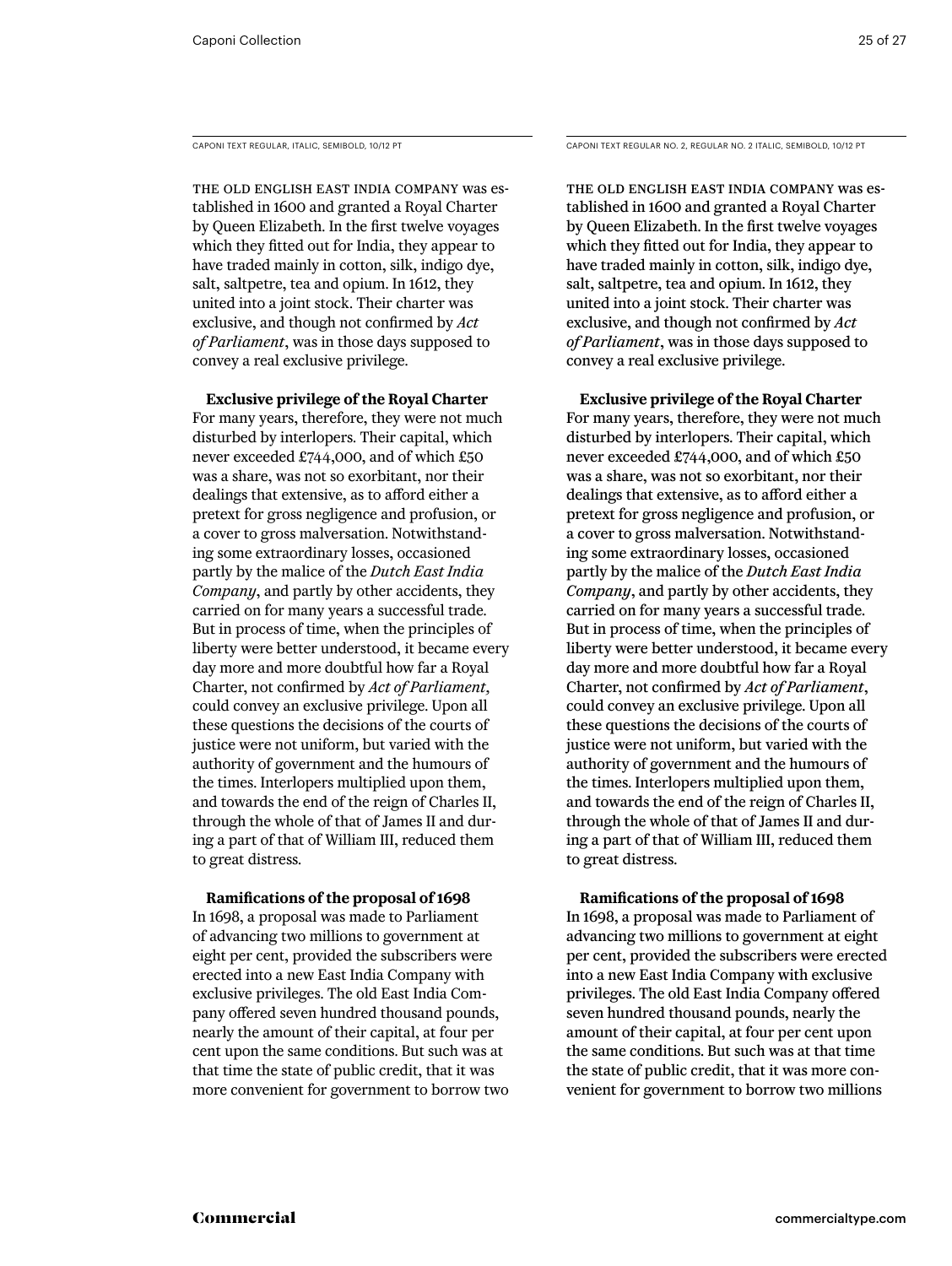The old English East India Company was established in 1600 and granted a Royal Charter by Queen Elizabeth. In the first twelve voyages which they fitted out for India, they appear to have traded mainly in cotton, silk, indigo dye, salt, saltpetre, tea and opium. In 1612, they united into a joint stock. Their charter was exclusive, and though not confirmed by *Act of Parliament*, was in those days supposed to convey a real exclusive privilege.

**Exclusive privilege of the Royal Charter**

For many years, therefore, they were not much disturbed by interlopers. Their capital, which never exceeded £744,000, and of which £50 was a share, was not so exorbitant, nor their dealings that extensive, as to afford either a pretext for gross negligence and profusion, or a cover to gross malversation. Notwithstanding some extraordinary losses, occasioned partly by the malice of the *Dutch East India Company*, and partly by other accidents, they carried on for many years a successful trade. But in process of time, when the principles of liberty were better understood, it became every day more and more doubtful how far a Royal Charter, not confirmed by *Act of Parliament,* could convey an exclusive privilege. Upon all these questions the decisions of the courts of justice were not uniform, but varied with the authority of government and the humours of the times. Interlopers multiplied upon them, and towards the end of the reign of Charles II, through the whole of that of James II and during a part of that of William III, reduced them to great distress.

#### **Ramifications of the proposal of 1698**

In 1698, a proposal was made to Parliament of advancing two millions to government at eight per cent, provided the subscribers were erected into a new East India Company with exclusive privileges. The old East India Company offered seven hundred thousand pounds, nearly the amount of their capital, at four per cent upon the same conditions. But such was at that time the state of public credit, that it was more convenient for government to borrow two millions at eight per cent than seven hundred thousand pounds at four. The proposal of the new subscribers was accepted, and a new East India Company established in consequence. The old East India Company, however, had a right to continue their trade till 1701. They had, at the same time, in the name of their treasurer, subscribed, very artfully, three hundred and fifteen thousand pounds into the stock of the new. By a negligence in the expression of the Act of Parliament which vested

Caponi Text Regular, Italic, semibold, 9/11 PT Caponi Text Regular No. 2, Regular No. 2 Italic, semiBold, 9/11 PT

The old English East India Company was established in 1600 and granted a Royal Charter by Queen Elizabeth. In the first twelve voyages which they fitted out for India, they appear to have traded mainly in cotton, silk, indigo dye, salt, saltpetre, tea and opium. In 1612, they united into a joint stock. Their charter was exclusive, and though not confirmed by *Act of Parliament*, was in those days supposed to convey a real exclusive privilege.

#### **Exclusive privilege of the Royal Charter**

For many years, therefore, they were not much disturbed by interlopers. Their capital, which never exceeded £744,000, and of which £50 was a share, was not so exorbitant, nor their dealings that extensive, as to afford either a pretext for gross negligence and profusion, or a cover to gross malversation. Notwithstanding some extraordinary losses, occasioned partly by the malice of the *Dutch East India Company*, and partly by other accidents, they carried on for many years a successful trade. But in process of time, when the principles of liberty were better understood, it became every day more and more doubtful how far a Royal Charter, not confirmed by *Act of Parliament,* could convey an exclusive privilege. Upon all these questions the decisions of the courts of justice were not uniform, but varied with the authority of government and the humours of the times. Interlopers multiplied upon them, and towards the end of the reign of Charles II, through the whole of that of James II and during a part of that of William III, reduced them to great distress.

#### **Ramifications of the proposal of 1698**

In 1698, a proposal was made to Parliament of advancing two millions to government at eight per cent, provided the subscribers were erected into a new East India Company with exclusive privileges. The old East India Company offered seven hundred thousand pounds, nearly the amount of their capital, at four per cent upon the same conditions. But such was at that time the state of public credit, that it was more convenient for government to borrow two millions at eight per cent than seven hundred thousand pounds at four. The proposal of the new subscribers was accepted, and a new East India Company established in consequence. The old East India Company, however, had a right to continue their trade till 1701. They had, at the same time, in the name of their treasurer, subscribed, very artfully, three hundred and fifteen thousand pounds into the stock of the new. By a negligence in the expression of the Act of Parliament